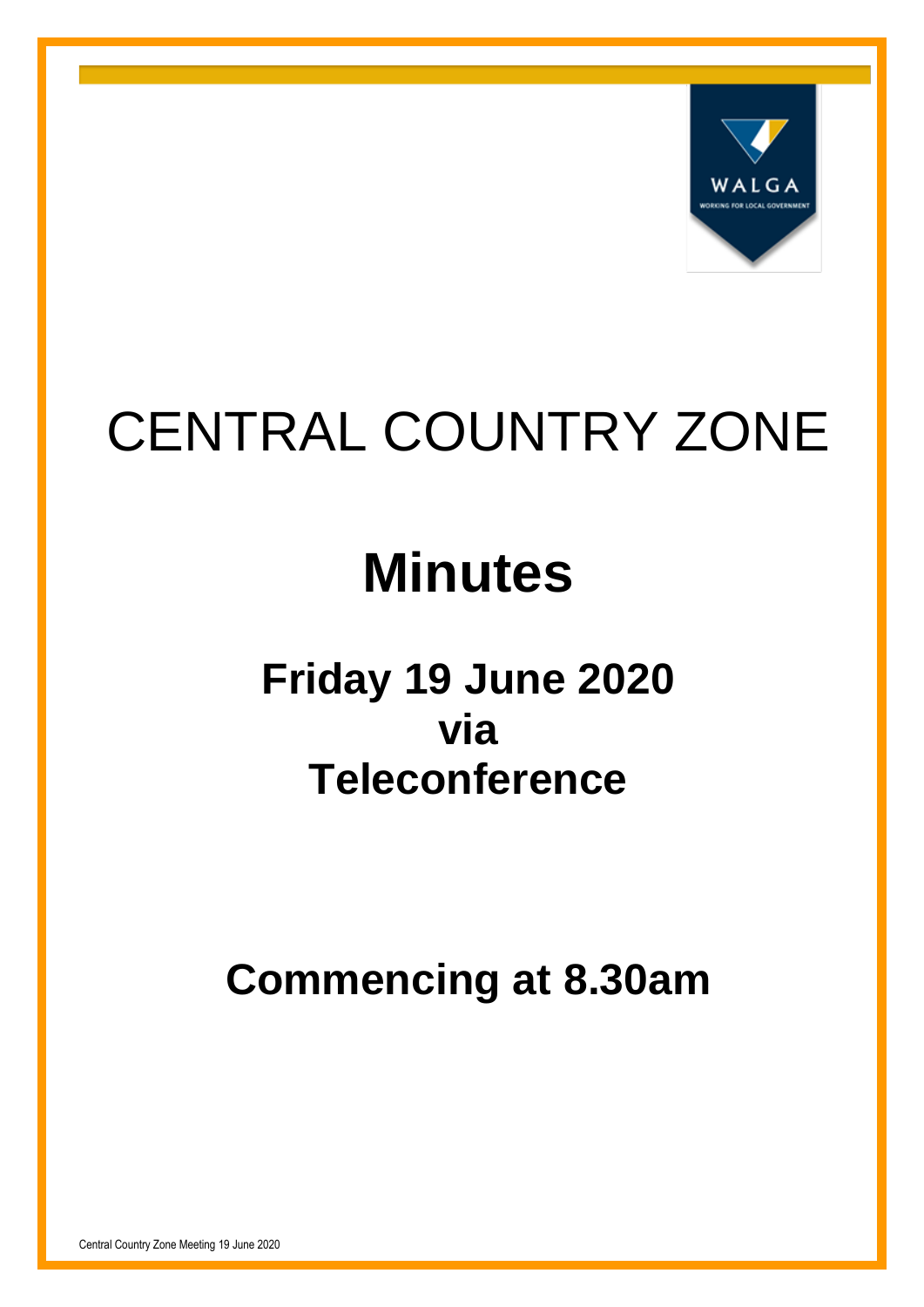## **Table of Contents**

| 1.0  |                                                                                                                                                                                                      |  |  |  |  |  |
|------|------------------------------------------------------------------------------------------------------------------------------------------------------------------------------------------------------|--|--|--|--|--|
| 2.0  |                                                                                                                                                                                                      |  |  |  |  |  |
| 3.0  |                                                                                                                                                                                                      |  |  |  |  |  |
| 4.0  |                                                                                                                                                                                                      |  |  |  |  |  |
| 5.0  |                                                                                                                                                                                                      |  |  |  |  |  |
|      | Supporting Regional Prosperity - Regional Early Education and Development - Ms Helen Creed<br>5.1                                                                                                    |  |  |  |  |  |
|      | Regional Development Australia - Wheatbelt - Ms Mandy Walker (8.55am) (Attachment)  6<br>5.2<br>5.3                                                                                                  |  |  |  |  |  |
| 6.0  |                                                                                                                                                                                                      |  |  |  |  |  |
|      | 6.1<br>6.2<br>Minutes of the Executive Committee Meeting - Wednesday 3 June 2020 (Attachment) 7<br>6.3                                                                                               |  |  |  |  |  |
| 7.0  | WESTERN AUSTRALIAN LOCAL GOVERNMENT ASSOCIATION (WALGA)                                                                                                                                              |  |  |  |  |  |
|      |                                                                                                                                                                                                      |  |  |  |  |  |
|      | 7.1<br>7.2                                                                                                                                                                                           |  |  |  |  |  |
|      | 7.3                                                                                                                                                                                                  |  |  |  |  |  |
|      | 7.4<br>7.5                                                                                                                                                                                           |  |  |  |  |  |
|      | 7.6                                                                                                                                                                                                  |  |  |  |  |  |
|      | 7.7<br>7.8                                                                                                                                                                                           |  |  |  |  |  |
| 8.0  |                                                                                                                                                                                                      |  |  |  |  |  |
|      | 8.1<br>8.2                                                                                                                                                                                           |  |  |  |  |  |
| 9.0  |                                                                                                                                                                                                      |  |  |  |  |  |
|      | 9.1                                                                                                                                                                                                  |  |  |  |  |  |
|      | 9.2<br>Great Southern District Emergency Management Committee (DEMC) (Attachment)  17<br>9.3                                                                                                         |  |  |  |  |  |
| 10.0 |                                                                                                                                                                                                      |  |  |  |  |  |
|      | 10.1                                                                                                                                                                                                 |  |  |  |  |  |
|      | 10.2                                                                                                                                                                                                 |  |  |  |  |  |
|      | Virtual Meeting Options for Future Meetings of the Central Country Zone (Attachment) 21<br>10.3<br>Remote Service Delivery by Local Government for Department of Transport Vehicle Licensing<br>10.4 |  |  |  |  |  |
|      | 10.5                                                                                                                                                                                                 |  |  |  |  |  |
| 11.0 | ZONE BUSINESS - OTHER BUSINESS/URGENT BUSINESS26                                                                                                                                                     |  |  |  |  |  |
| 12.0 |                                                                                                                                                                                                      |  |  |  |  |  |
| 13.0 |                                                                                                                                                                                                      |  |  |  |  |  |
| 14.0 |                                                                                                                                                                                                      |  |  |  |  |  |
|      | 14.1                                                                                                                                                                                                 |  |  |  |  |  |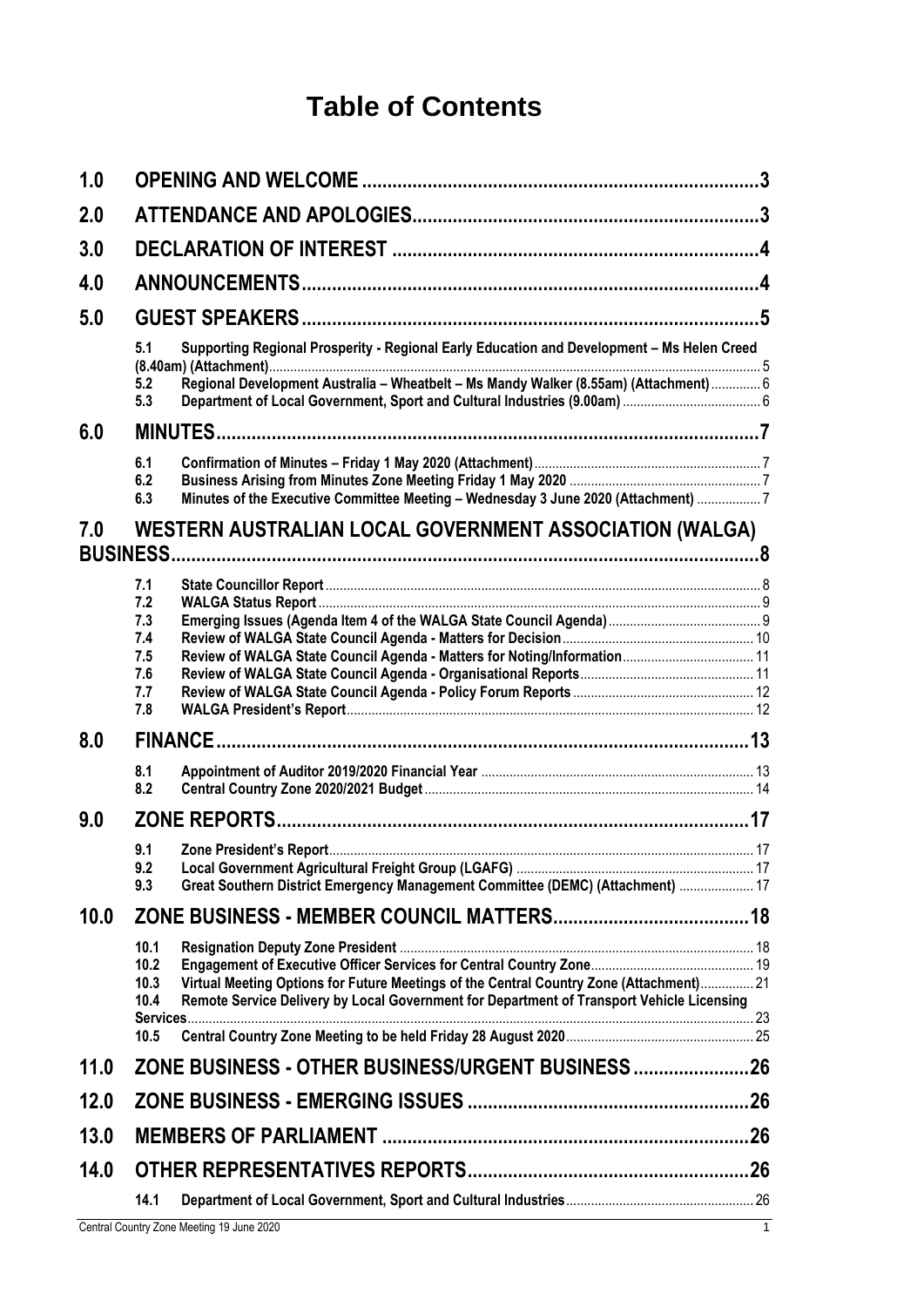| 14.3 |  |
|------|--|
|      |  |
|      |  |
|      |  |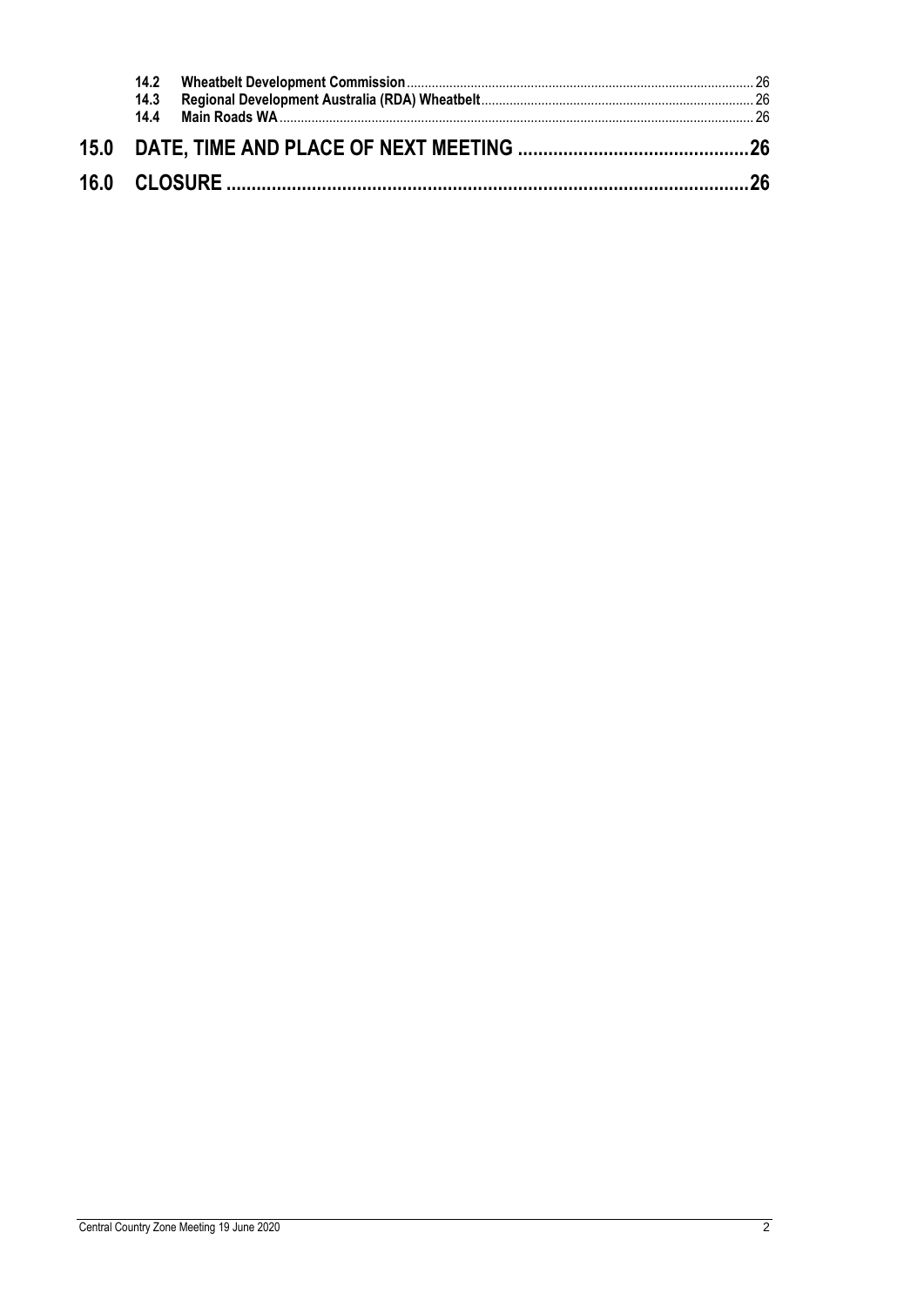## **Minutes**

## **Central Country Zone of WALGA**

### **Friday 19 June 2020, commencing at 8.30am via Teleconference**

### <span id="page-3-0"></span>**1.0 OPENING AND WELCOME**

The Zone Chair, Cr McGuinness, opened the meeting at 8.30am welcoming all in attendance.

### <span id="page-3-1"></span>**2.0 ATTENDANCE AND APOLOGIES**

### **Attendance**

Cr Brett McGuinness (Chair) Councillor, Shire of Quairading Cr Don Davis President, Shire of Beverley Cr Chris Pepper Deputy President, Shire of Beverley Mr Stephen Gollan Center Center Center CEO, Shire of Beverley Cr Katrina Crute President, Shire of Brookton Cr Neil Walker Deputy President, Shire of Brookton Mr Ian D'Arcy CEO, Shire of Brookton Cr Des Hickey<br>
Cr Michael Weguelin<br>
Cr Michael Weguelin<br>
Cr Michael Weguelin<br>
Cr Michael Weguelin Cr Michael Weguelin **Credit Corrigin** Deputy President, Shire of Corrigin<br>Ms Natalie Manton **Deputy President, Shire of Corrigin** Cr Mark Conley **President**, Shire of Cuballing Cr Eliza Dowling **Creative Creative Creative President**, Shire of Cuballing Mr Gary Sherry **CEO**, Shire of Cuballing Cr Julie Ramm President, Shire of Dumbleyung Cr Marilyn Hasleby Councillor, Shire of Dumbleyung Mr Allen Cooper **A/CEO, Shire of Dumbleyung** Cr Barry West President, Shire of Kulin Mr Garrick Yandle CEO, Shire of Kulin Cr Len Armstrong **President**, Shire of Lake Grace Cr Ross Chappell Deputy President, Shire of Lake Grace Mr Alan George Ceorge Ceo, Shire of Lake Grace President Leigh Ballard President, Shire of Narrogin Cr Tim Weise Deputy President, Shire of Narrogin Mr Dale Stewart CEO, Shire of Narrogin Cr Bill Mulroney President, Shire of Pingelly Cr Jackie McBurney<br>
Cr Deputy President, Shire of Pingelly<br>
Cr Peter Woods
Councillor, Shire of Pingelly Ms Julie Burton **Manufath CEO**, Shire of Pingelly<br>Mr Graeme Fardon Manufath CEO, Shire of Quairading Mr Graeme Fardon **Mr Graeme Fardon** CEO, Shire of Quairading CEO, Shire of Quairading Critical Critical Critical Critical Critical Critical Critical Critical Critical Critical Critical Critical Critical Critical Critical C Cr Ian Turton<br>Ms Belinda Knight (entered the meeting at 9.00am) President, Shire of Wandering<br>CEO Shire of Wandering Ms Belinda Knight (entered the meeting at 9.00am) Cr Kevin King President, Shire of West Arthur Ms Nicole Wasmann CEO, Shire of West Arthur Cr Julie Russell President, Shire of Wickepin Mr Mark Hook CEO, Shire of Wickepin Cr Sarah Hyde Councillor, Shire of Wickepin Mr Geoff McKeown CEO, Shire of Williams

CEO. Shire of Corrigin Councillor, Shire of Pingelly President, Shire of Wagin

Mr Bruce Wittber, Joint Executive Officer Ms Helen Westcott, Joint Executive Officer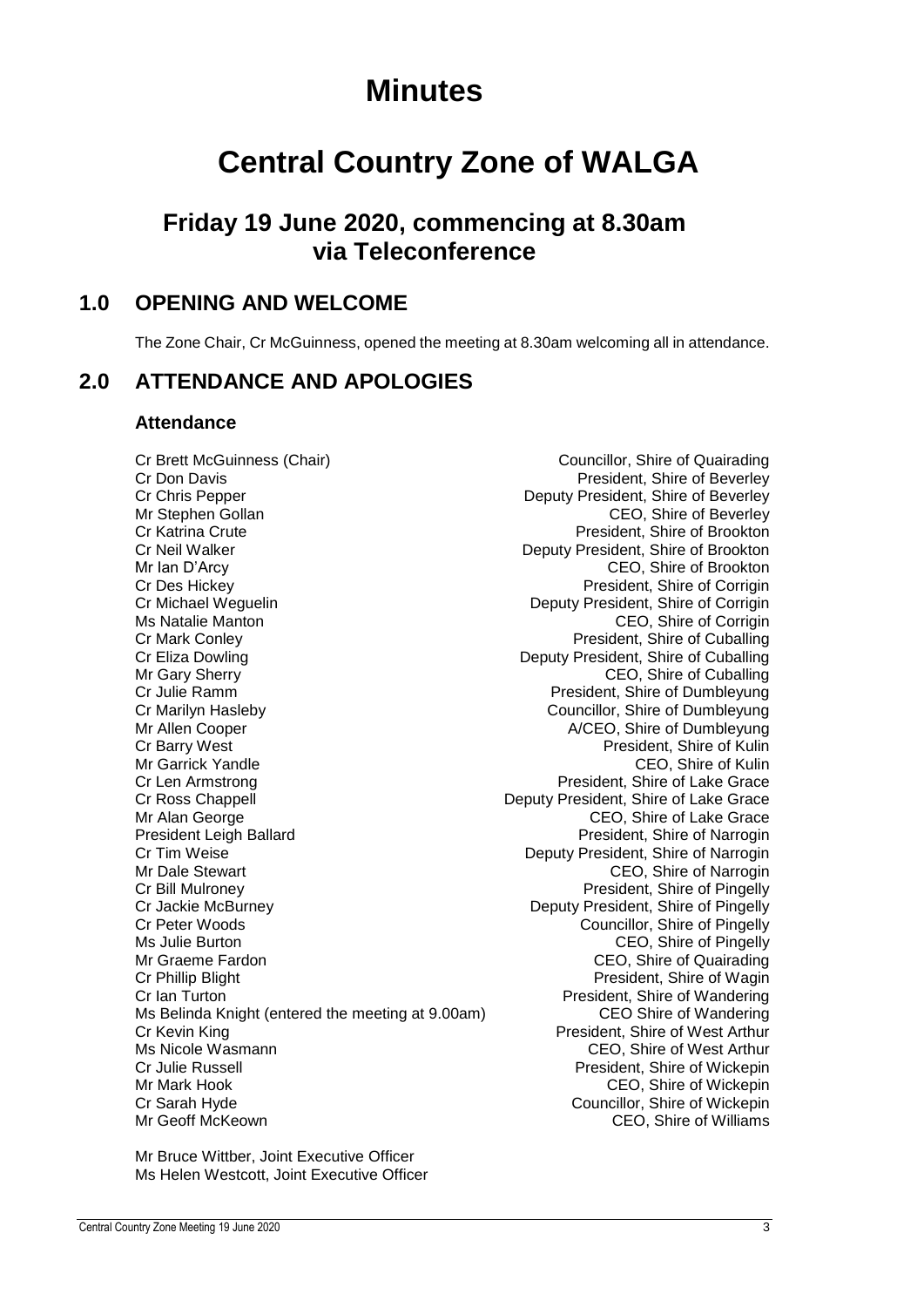### **WALGA Representatives**

Mr Ian Duncan, Executive Manager Infrastructure Ms Jo Burges, Intergovernmental Relations and Risk

### **Guests**

Ms Helen Creed Chair, Regional Early Education and Development Inc Ms Mandy Walker Director, Regional Development, RDA Wheatbelt Inc Mr Marty Cunningham Director of Investment Research and Policy, Culture and the Arts, Department of Local Government, Sport and Cultural Industries Mr Kent Burton Senior Project Manager - Community Investment, Infrastructure - Infrastructure Planning and Investment, Department of Local Government, Sport and Cultural **Industries** 

### **Apologies**

Cr Grant Robins, Deputy President Shire of Kulin Cr Wayne Davies, President Shire of Quairading Cr Jo Haythornthwaite, Deputy President Shire of Quairading Cr Greg Ball, Deputy President Shire of Wagin Mr Bill Atkinson, A/CEO Shire of Wagin Cr Julie McFall, Councillor Shire of West Arthur Cr John Mearns, Councillor, Shire of Wickepin Cr Jarrad Logie, President, Shire of Williams Cr Moya Carne, Councillor Shire of Williams

Hon Mia Davies MLA, Member for Central Wheatbelt Hon Martin Aldridge MLC, Member for Agricultural Region Hon Laurie Graham MLC, Member for Agricultural Region Hon Darren West MLC, Member for Agricultural Region

Ms Jenifer Collins Manager Wheatbelt, Department of Local Government, Sport and Cultural Industries

### <span id="page-4-0"></span>**3.0 DECLARATION OF INTEREST**

Bruce Wittber and Helen Westcott (BHW Consulting) declare an interest in Agenda Item 10.2.

### <span id="page-4-1"></span>**4.0 ANNOUNCEMENTS**

Nil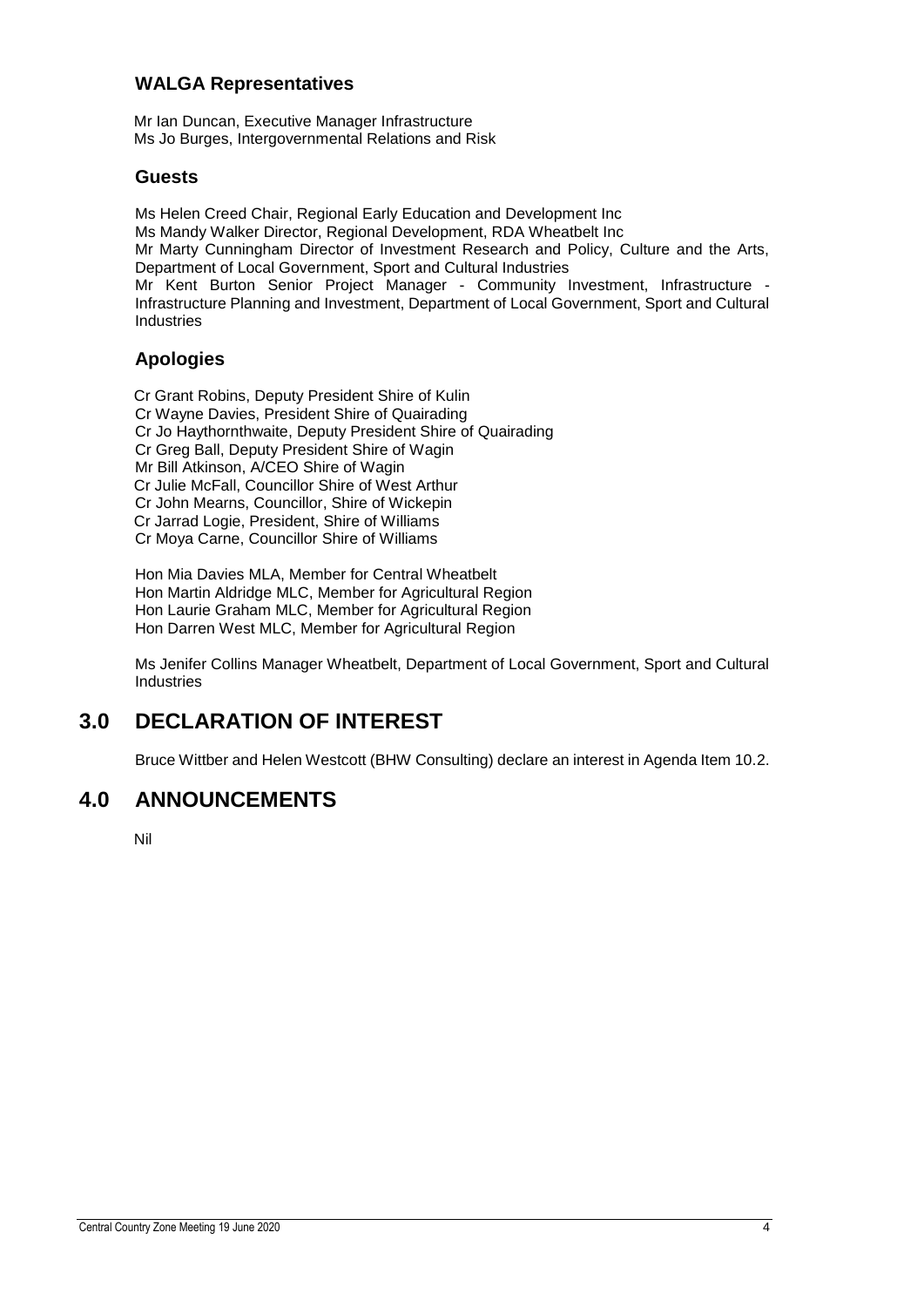### <span id="page-5-0"></span>**5.0 GUEST SPEAKERS**

### <span id="page-5-1"></span>**5.1 Supporting Regional Prosperity - Regional Early Education and Development – Ms Helen Creed (8.40am) (Attachment)**

The sustainability of Early Childhood Education and Care (ECEC) services in regional Western Australia has been a challenge faced by many services over a number of years. The establishment of Regional Early Education and Development Inc (REED) in March 2018 was a response to the urgent need for a service delivery model to address this issue in what is a complex and changing environment.

Throughout 2019/2020 REED has been working with services to complete a total of 11 mergers across the region, bringing the total services operated by REED to 17. These first 11 services comprised those from the initial project group who expressed a strong interest in being part of this new model.

The following background information has been provided by REED:

*The sustainability of Early Childhood Education and Care (ECEC) services in regional Western Australia has been a challenge faced by many services over a number of years. The establishment of Regional Early Education and Development (REED) Inc in March 2018 was a response to the urgent need for a service delivery model to address this issue in what is a complex and changing environment. Throughout 2019-20 REED has been working with services to complete a total of 11 mergers across the region, bringing the total services operated by REED to 17. These first 11 services comprised those from the initial project group who expressed a strong interest in being part of this new model.*

*The establishment of REED and merger of 11 regional centres has already demonstrated the following benefits:*

- *Parental access to contemporary, high quality and sustainable early childhood education and care services, making Wheatbelt communities attractive to families with young children and supporting the local economy.*
- *Structured career progression for REED employees, with professional development and secure long term employment across the Wheatbelt.*
- *Ability for families to access the child care subsidy to reduce out of pocket expenses for child care fees for services that were not previously eligible for the child care subsidy.*
- *Reduced reliance on volunteer management committees to provide oversight of the highly regulated early childhood education and care sector, leaving users of the service to obtain the full benefits of access to quality child care without the requirement to commit significant resources into its ongoing viability and governance.*

*Feedback from families that have enrolled with REED continues to be extremely positive:*

*".. I really love that REED really is about families and not all for profit. Thank you so much to everyone at REED for making this time a little less stressful. Knowing my son was going to be cared for, and cared for in a safe environment was a huge blessing…"* 

*Services that have merged with REED have consistently identified issues such as lack of knowledge of awards and employer obligations, limited knowledge and experience in dealing with Early Childhood Education and Care (child care) Legislation, Regulations, National Quality Standards and policy development, difficulties in attracting and retaining qualified staff and resulting difficulties in attracting volunteers where services are operated by local management committees.* 

*This situation has only been exacerbated by more recent challenges relating to the COVID-19 pandemic, and its particular implications for delivery of ECEC services. REED has been in a fortunate position of being able to keep all of its services fully*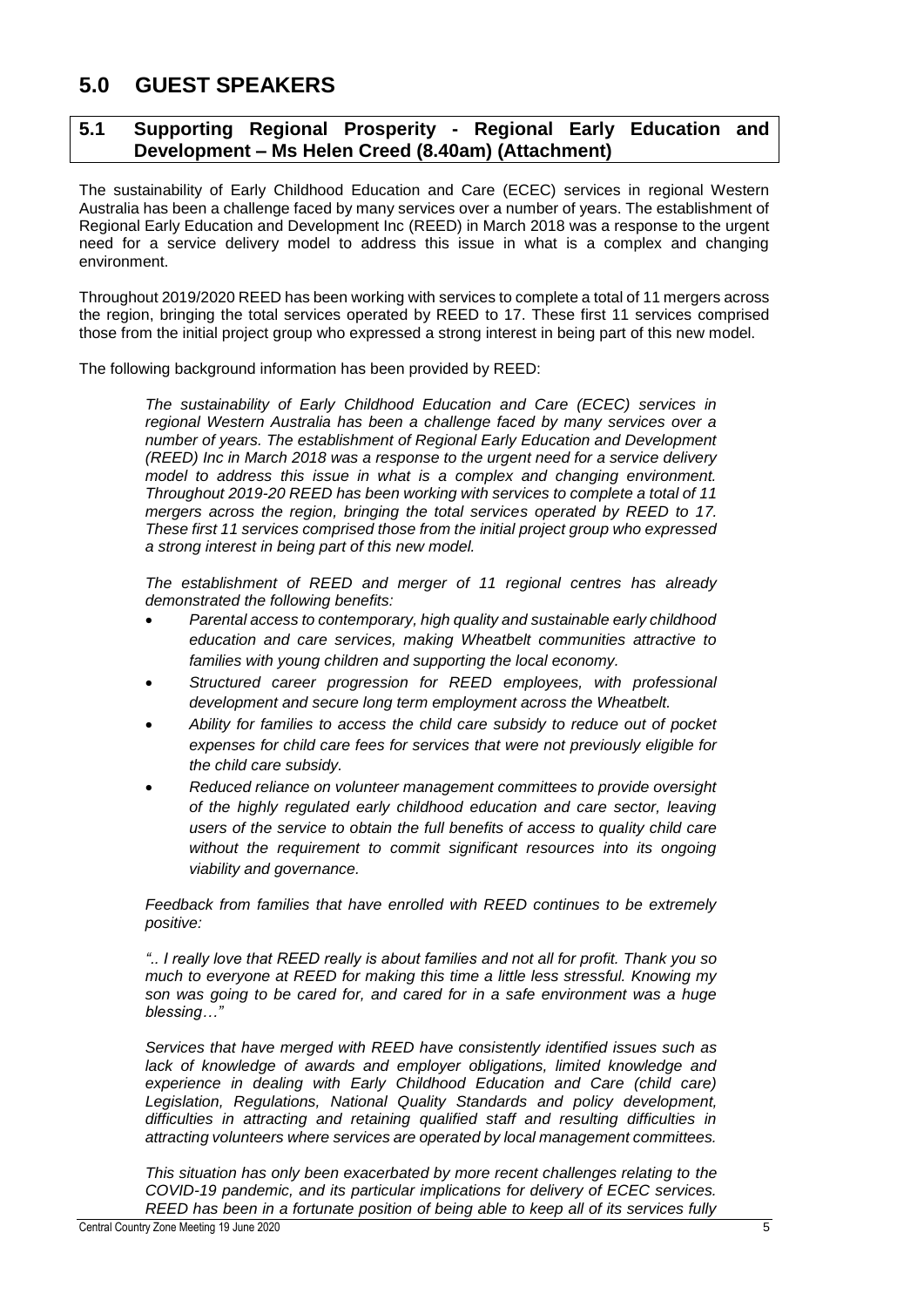*operational throughout this time. A result achieved through the professionalism of REED's staff and the ability of the REED senior management team to respond quickly during a period of uncertainty to ensure the health and safety of staff, children and families remains a priority.*

*As REED has worked to finalise mergers, it has gained a good understanding of not only the support Councils provide to their existing services, but also the high value local Shires place on sustainable early education and care (ECEC) services, and the important contribution such a service makes towards the economic and social fabric of regional communities. While REED was initially established to support Wheatbelt communities, it is increasingly apparent that the issues faced in the Wheatbelt are equally applicable across other regional communities. This broader regional need was anticipated in the early stages or REED's development, with the name of the organisation deliberately configured in anticipation of a future broader regional role.*

*REED is now actively exploring broader regional interest as the next phase of its mergers project, including in those Shires that have an existing service (either community based or run by the Shire) who may want to explore a merger with REED and in those Shires which would like to work with REED in developing a new service in their Shire.*

Ms Creed will address the meeting using the attached PowerPoint to assist in her presentation.

Following her presentation, Helen invited Shires to contact REED or herself directly (0400 175 874 or [helen.creed@reedwa.org.au](mailto:helen.creed@reedwa.org.au)) if there were any matters they wished to discuss or interested in a presentation directly to their Shire.

### <span id="page-6-0"></span>**5.2 Regional Development Australia – Wheatbelt – Ms Mandy Walker (8.55am) (Attachment)**

Ms Mandy Walker Director, Regional Development, RDA Wheatbelt Inc

Presenting the report of RDA Wheatbelt Inc

### <span id="page-6-1"></span>**5.3 Department of Local Government, Sport and Cultural Industries (9.00am)**

Mr Marty Cunningham Director of Investment Research and Policy, Culture and the Arts will be presenting on:

- The impact of COVID-19 on the Department's operations and what the "new normal" might be like with the easing of the COVID-19 restrictions currently in place;
- An update on arts and culture funding for LG particularly as to whether there might be funding in the next Budget to help establish programs which will help communities across the State to reconnect as we move to the "new normal" with the easing of COVID-19 restrictions; and
- An update on the legislation process with respect to the new Act.

Mr Kent Burton Senior Project Manager - Community Investment, Infrastructure - Infrastructure Planning and Investment, will be presenting on:

Information on funding programs that LG can access (eg the latest round of CSRFF funds).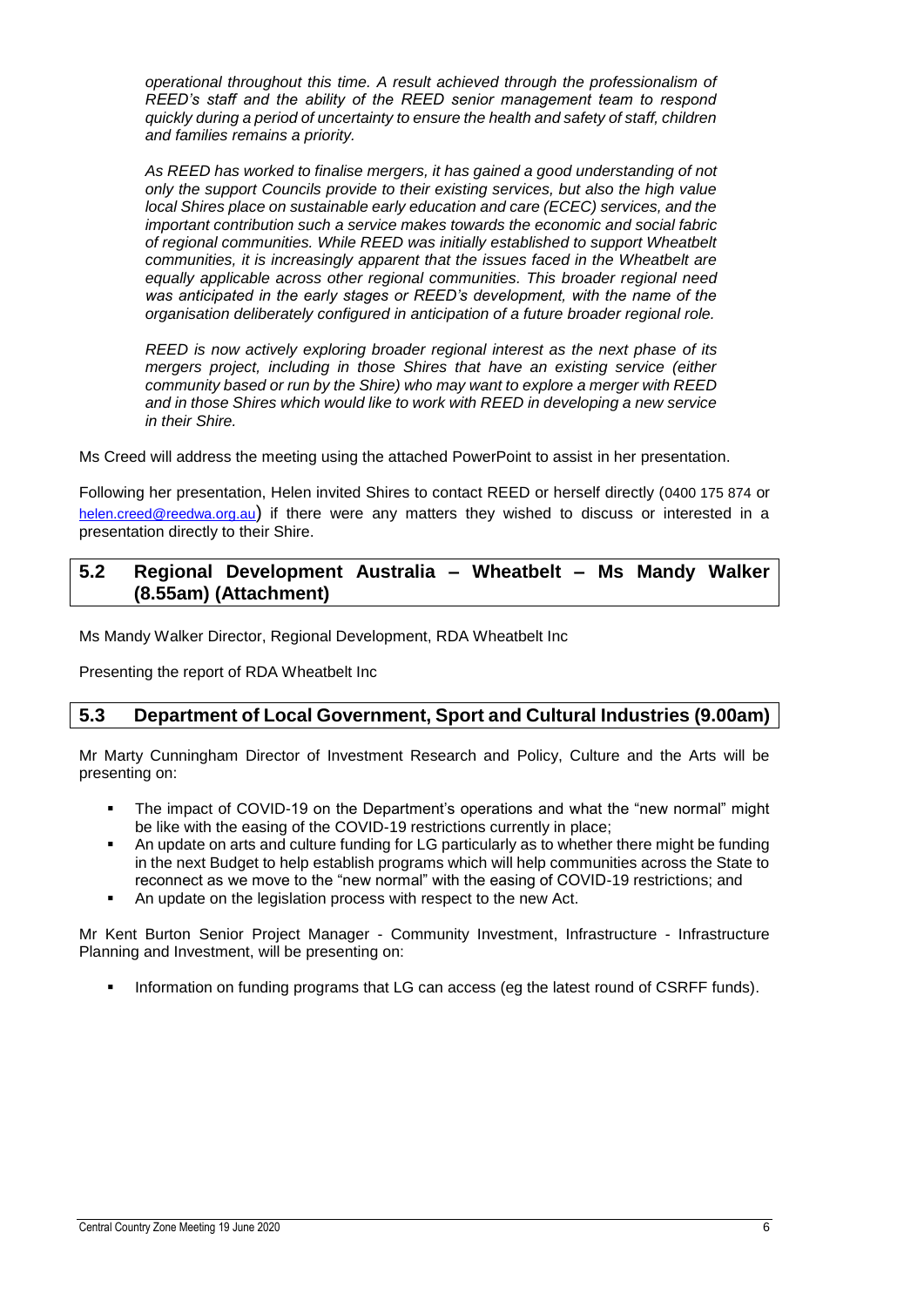### <span id="page-7-0"></span>**6.0 MINUTES**

### <span id="page-7-1"></span>**6.1 Confirmation of Minutes – Friday 1 May 2020 (Attachment)**

### **RECOMMENDATION:**

That the Minutes of the Meeting of the Central Country Zone held on Friday 1 May 2020 be confirmed as a true and accurate record of the proceedings.

**RESOLUTION: Moved: Cr Blight Seconded: Cr West That the Minutes of the Meeting of the Central Country Zone held on Friday 1 May 2020 be confirmed as a true and accurate record of the proceedings.**

**CARRIED**

### <span id="page-7-2"></span>**6.2 Business Arising from Minutes Zone Meeting Friday 1 May 2020**

Nil

### <span id="page-7-3"></span>**6.3 Minutes of the Executive Committee Meeting – Wednesday 3 June 2020 (Attachment)**

Presenting the Minutes of the Executive Committee Meeting held Wednesday 3 June 2020

### **Executive Officer Comment:**

Any recommendations from the meeting are included as separate agenda items.

### **RECOMMENDATION:**

That the Minutes of the Meeting of the Central Country Zone Executive Committee held Wednesday 3 June 2020 be received.

**RESOLUTION: Moved: Cr Crute Seconded: Cr Russell That the Minutes of the Meeting of the Central Country Zone Executive Committee held Wednesday 3 June 2020 be received.**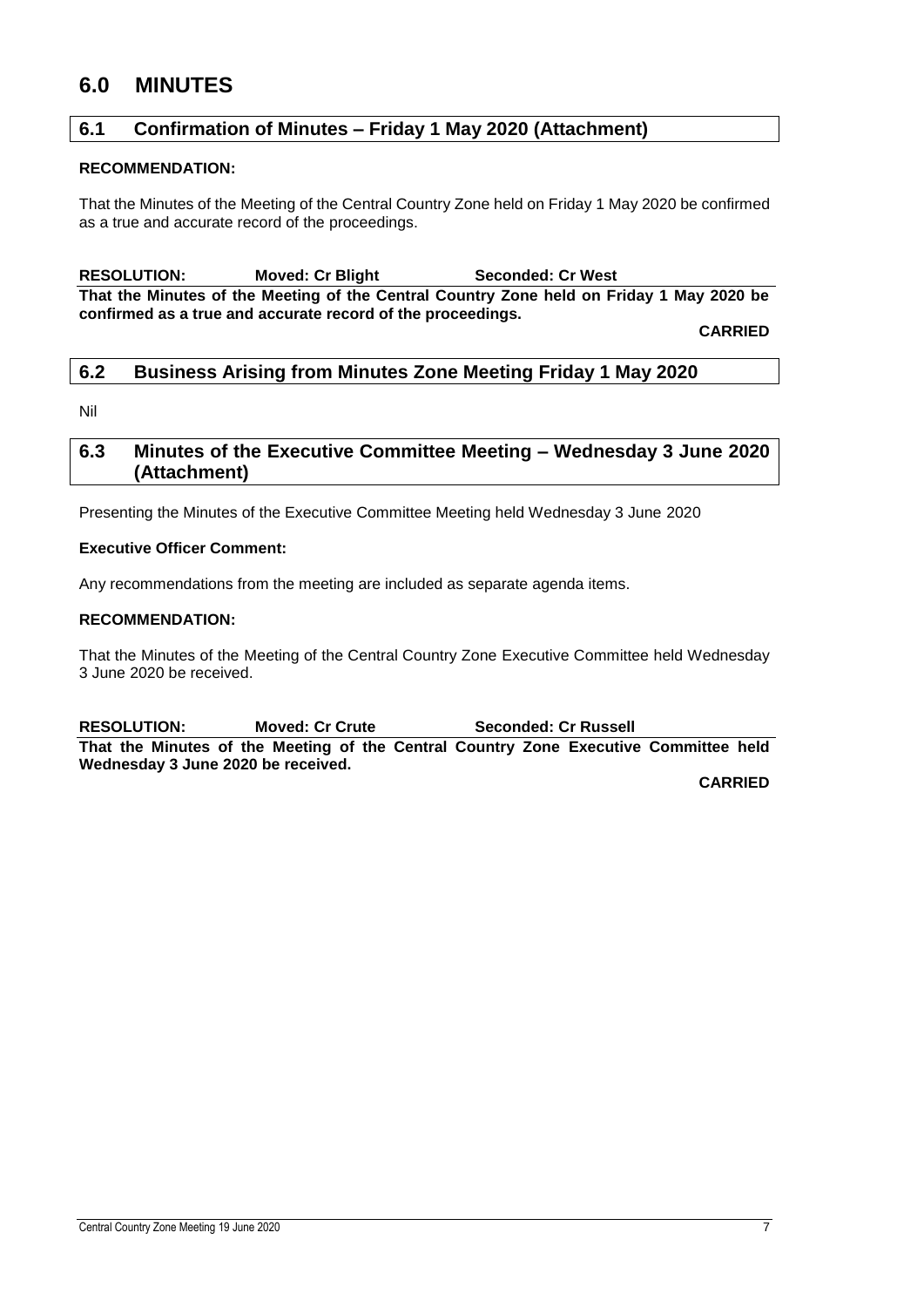### <span id="page-8-0"></span>**7.0 WESTERN AUSTRALIAN LOCAL GOVERNMENT ASSOCIATION (WALGA) BUSINESS**

*Zone delegates to consider the Matters for Decision contained in the WA Local Government Association State Council Agenda and put forward resolutions to Zone Representatives on State Council*

### <span id="page-8-1"></span>**7.1 State Councillor Report**

Cr Phillip Blight

### **Central Country Zone State Councillor Report WALGA State Council Meeting May 2020**

### **Cr Phillip Blight**

The following comments/notes are provided on the WALGA State Council Meeting held on Wednesday 25 May 2020.

The motion as passed was:

**Moved: Cr Paul Kelly Seconded: President Cr Tony Dean**

**Notwithstanding the need for Planning Reform and recognising the proposed impacts the Planning and Development Amendment Bill 2020 has on local planning, WALGA does not support the Bill in its current form and;** 

**That WALGA;** 

- **1. Advocate to the State Government for extensive consultation on the proposed legislation, noting:** 
	- **a) Without due consideration of the full impact of the proposed 26 amendments, there is the potential for unintended consequences due to the haste in the drafting of this Bill;**
	- **b) The Bill provides unfettered powers to the WA Planning Commission, circumventing meaningful involvement of local communities in the planning process;**
- **2. Writes to the Premier and Minister for Local Government to raise the sector's concerns with the Government's actions in setting aside the State and Local Government Partnership Agreement for the fast tracking of proposed legislative reforms under the cover of COVID-19 recovery.**
- **3. Requests member Local Governments to inform the communities of possible impacts of the proposed legislation on local planning decisions.**
- **4. Write to all non-Government Upper House members to discuss the sectors concerns.**

### **RESOLUTION 85.4/2020 CARRIED**

This was a foreshadowed motion presented after a more robust motion failed to get a majority.

It was an untidy process started by the Department of Lands and Planning where some WALGA staff were invited to a forum to discuss change to the Planning and Development Act. They were required to sign a confidentiality agreement and then were given very scant details of the proposal. Basically they were advised that change was to come but nothing more. This was then described by the Minister for Planning as "consultation".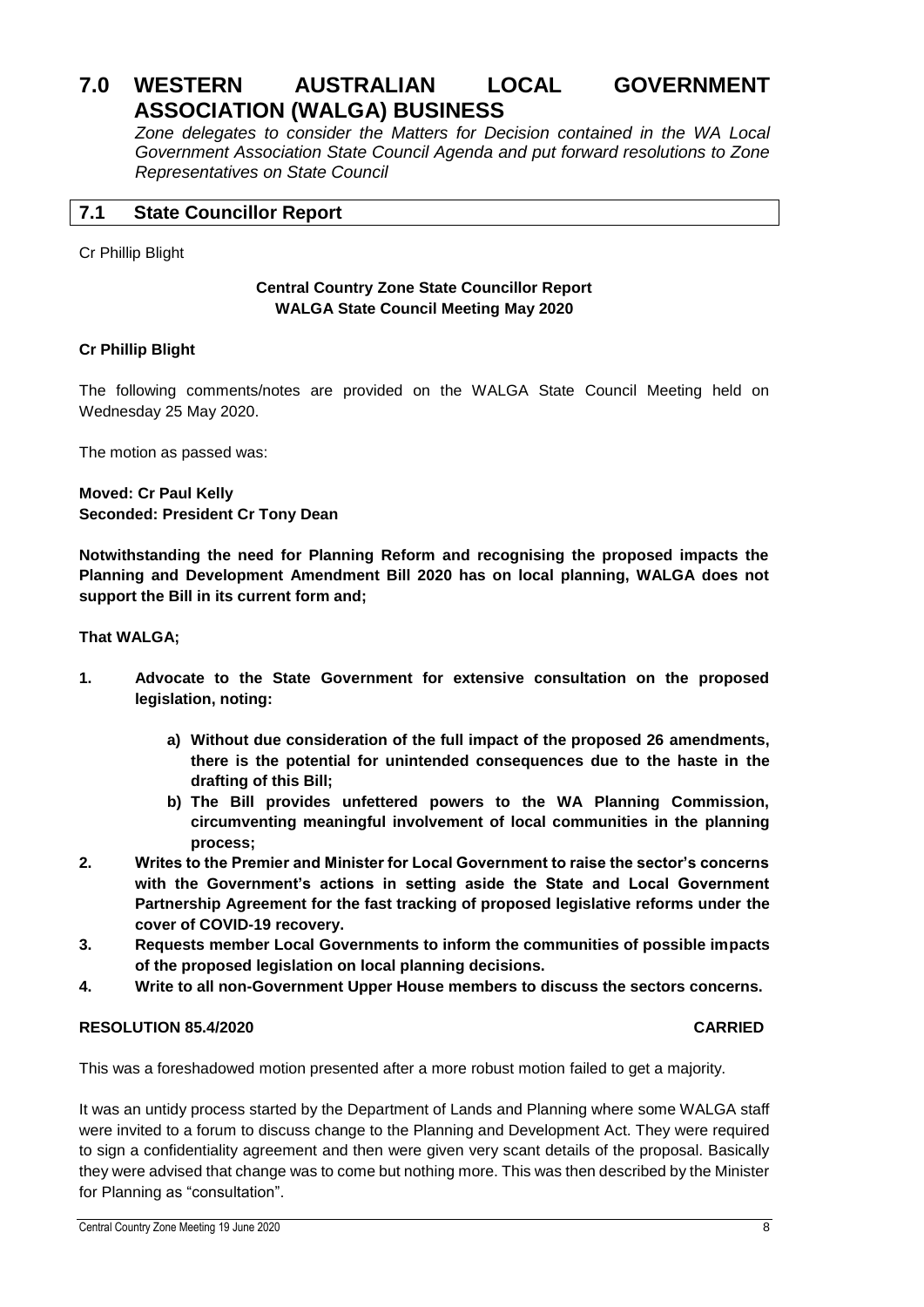As Chair of the WALGA People and Place Policy Team (which handles planning), my first knowledge of this was via an agenda for a policy forum meeting as follows:

"*WALGA has been confidentially advised that changes to the Planning and Development Act are currently being drafted and will be presented into Parliament as soon as possible, which could be as early as this Tuesday. There will be no formal consultation with the Local Government sector.* 

*One of the changes will undermine the local planning framework and remove local government from the assessment of certain types of planning applications.*

*We would like to discuss with you the implications of the proposed changes, and a proposed advocacy plan."*

That was sent on Friday 15/5/2020 for a Monday meeting and the Bill was on the Parliamentary notice paper on that Tuesday (19 May).

Needless to say that the complete lack of consultation and complete ignorance of the Partnership Agreement was noted by State Council.

Most accept that some Planning Reform is required as is reduction in RED TAPE however it is unworthy of a State Government to attempt to ram this bill through Parliament under the guise of COVID-19 Emergency powers. It is noted that the Opposition were given little notice of this Bill also and the National Party received none at all.

My understanding is that it has passed the Lower House and sits in the Upper House currently.

### **Executive Officer Comment:**

The Bill was introduced in to the Legislative Assembly on Wednesday 20 May 2020 and passed on 28 May 2020. It was introduced into the Legislative Council on Tuesday 9 June 2020.

### <span id="page-9-0"></span>**7.2 WALGA Status Report**

Presenting the Status Report for June 2020, this was not available at the time of preparing the agenda and will be forwarded under separate cover.

### **RECOMMENDATION:**

That the Central Country Zone notes the:

- State Councillor Report; and
- **WALGA Status Report.**

| <b>RESOLUTION:</b>                       | <b>Moved: Cr Mulroney</b> | <b>Seconded: President Ballard</b> |
|------------------------------------------|---------------------------|------------------------------------|
| That the Central Country Zone notes the: |                           |                                    |

- **State Councillor Report; and**
- **WALGA Status Report.**

**CARRIED**

### <span id="page-9-1"></span>**7.3 Emerging Issues (Agenda Item 4 of the WALGA State Council Agenda)**

### **4.1 COVID-19 Pandemic – WALGA Response**

#### **WALGA Recommendation**

That the information contained in this report relating to WALGA's response to the COVID-19 pandemic be noted.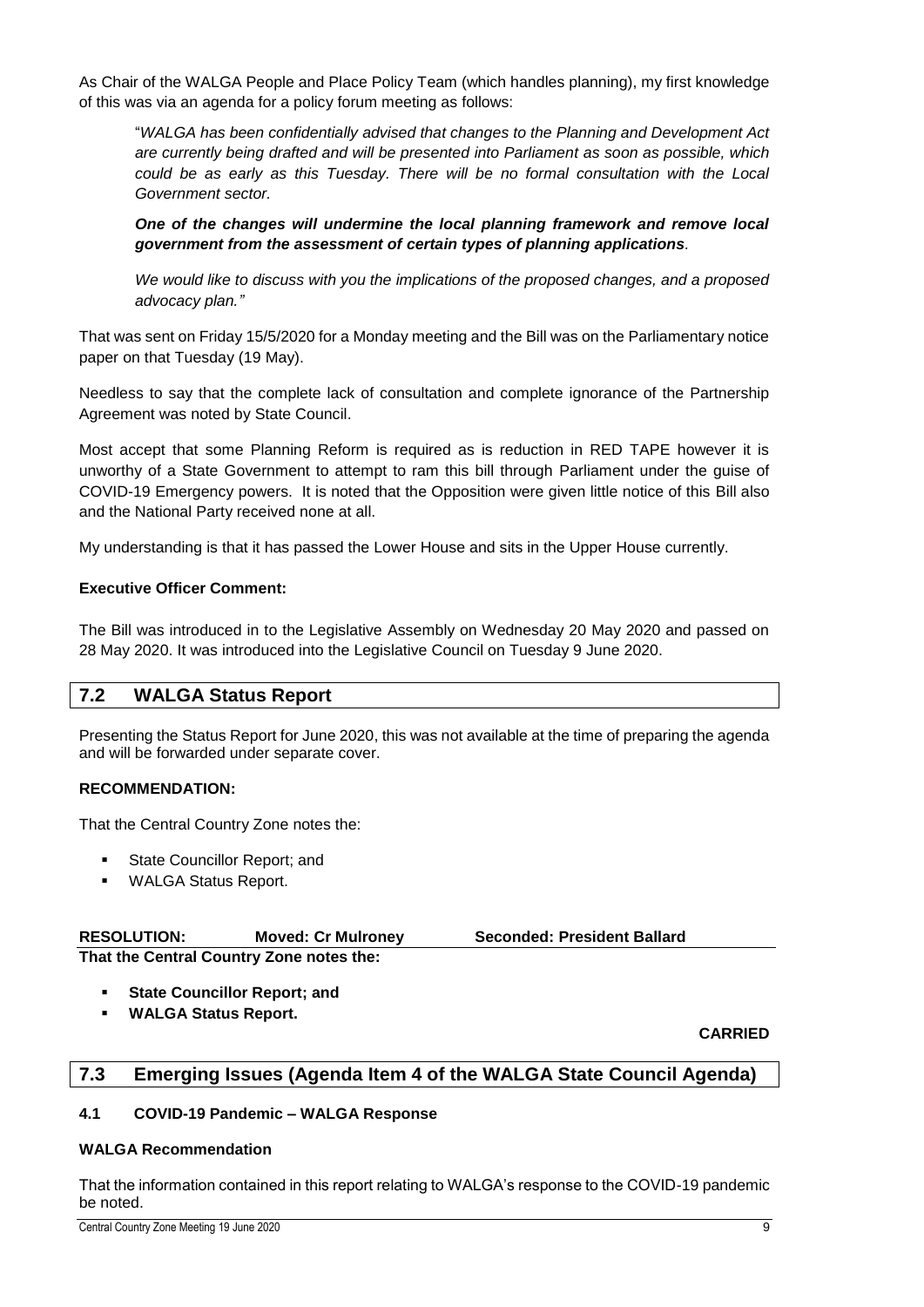### **Executive Officer Comment:**

This item summarises the work being undertaken by WALGA to support the sector as a result of the COVID-19 pandemic. To quote from the item's Executive Summary:

- *The COVID-19 pandemic, declared as a State of Emergency on 16 March 2020 in Western Australia, is having a profound impact on the health, wellbeing and economy of Western Australia*
- *WALGA's Local Government members have been severely impacted by the pandemic and WALGA is working hard to provide advocacy, resources, communications and guidance on a range of fronts to support the Local Government sector.*
- *This item summarises at a high level the activities that WALGA is undertaking to provide support for members, and is correct and up-to-date as at 3 June 2020*
- *Additional supplementary information will be provided at the Zone and State Council meetings.*

The item also notes that much of the advocacy detailed is in accordance with existing policy positions. Some, however, relates only to the current crisis situation so will not impact existing policy positions.

The item explains that the impacts of the COVID-19 pandemic on WALGA's budget for the 2020/2021 financial year have been taken into account when WALGA adopted its 20/21 budget.

#### **It is important to note that the information contained in this report is correct and up-to-date as of 3 June 2020.**

**Further supplementary information will be provided at Zone and State Council meetings as well as through other channels, such as the COVID-19 Daily Update from the WALGA President and CEO.**

### **ZONE COMMENT:**

Zone supports the WALGA recommendation

### <span id="page-10-0"></span>**7.4 Review of WALGA State Council Agenda - Matters for Decision**

From Executive Officer

### **Background:**

WALGA State Council meets five times each year and as part of the consultation process with Member Councils circulates the State Council Agenda for input through the Zone structure.

The Zone is able to provide comment or submit an alternate recommendation that is then presented to the State Council for consideration.

### **5.1 WA Public Libraries Agreement (05-012-03-0001 KD)**

#### **WALGA Recommendation**

That the draft State and Local Government Agreement for Public Libraries be endorsed.

### **Executive Officer Comment:**

To quote from the WALGA State Council Agenda on this item:

*This Public Library Services Agreement aims to formalise the way in which State and Local Government will work together to deliver improved public library services to our community providing:*

- *a shared vision for driving the future direction of Western Australia's public library services*
- *an approach for achieving real outcomes in delivering a relevant and sustainable public library service for all Western Australians*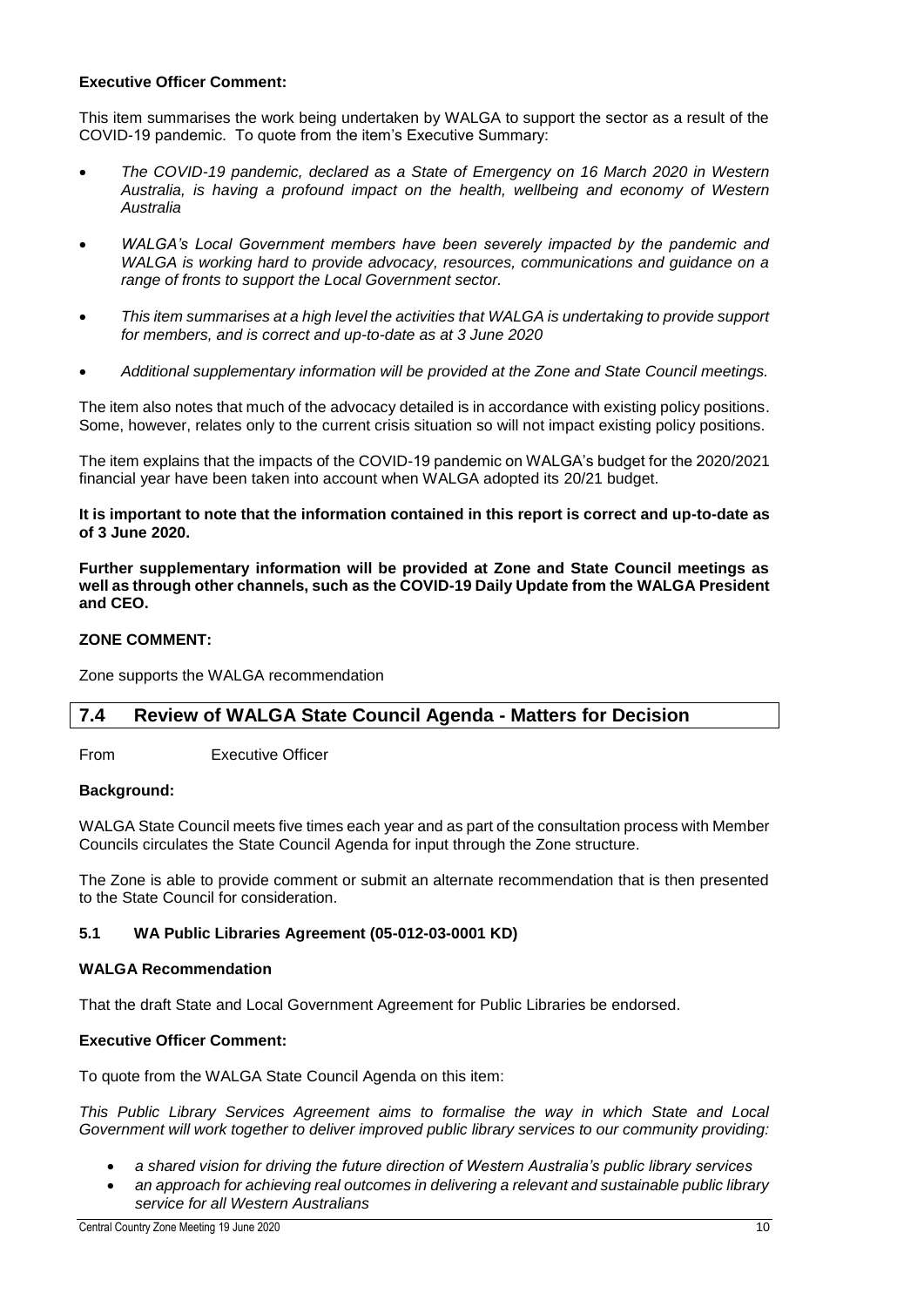- *a statement of guiding principles to support communication, consistent decision making and collaborative action, and*
- *a definition of the roles and responsibilities of both State and Local Government.*

*The Agreement is set for a term of 5 years, and may be extended subject to the written consent of*  both parties. A review of the Public Library Services Agreement will be initiated by the PLWG three *(3) years after the date of signing and will report with recommendations to the WA Library Board and WALGA State Council.* 

*Current topics the Public Library sector would like to pursue once a formalised partnership agreement is in place include:*

- *protected and increased funding for public library materials and innovations*
- *local level service agreements that include consortia opportunities for the purchase and supply of shelf ready materials and other library services*
- *One Card Project, a single library management system for Public Libraries in Western Australia*
- *Library infrastructure and other facility funding opportunities.*

*The agreement requires the State Government and Local Governments to work cooperatively to provide public library services. To support the agreement, the State Government will provide financial assistance to Local Governments and Local Governments agree to provide physical, technological and operational infrastructure and resources to provide library services.*

### **ZONE COMMENT:**

Zone supports the WALGA recommendation

### **RECOMMENDATION:**

That the Central Country Zone endorses all recommendations being matters contained in the WALGA State Council Agenda other than those recommendations separately considered.

#### **BY CONSENSUS RESOLUTION:**

**That the Central Country Zone endorses all recommendations in Agenda Items 7.3 and 7.4 being matters contained in the WALGA State Council Agenda other than those recommendations separately considered.**

### **CARRIED**

### <span id="page-11-0"></span>**7.5 Review of WALGA State Council Agenda - Matters for Noting/Information**

- **6.1 Draft Aviation Strategy 2020 (05-003-02-0005 SD)**
- **6.2 Regional Aviation Policy Issues Paper (05-003-02-0004 SD)**
- **6.3 Report Municipal Waste Advisory Council (MWAC) (01-006-03-0008 RNB)**

### <span id="page-11-1"></span>**7.6 Review of WALGA State Council Agenda - Organisational Reports**

#### **7.1 Key Activity Reports**

- 7.1.1 Report on Key Activities, Commercial and Communications (01-006-03-0017 ZD)
- 7.1.2 Report on Key Activities, Governance and Organisational Services (01-006-03-0007 TB)
- 7.1.3 Report on Key Activities, Infrastructure (05-001-02-0003 ID)
- 7.1.4 Report on Key Activities, Strategy, Policy and Planning (01-006-03-0014 MJB)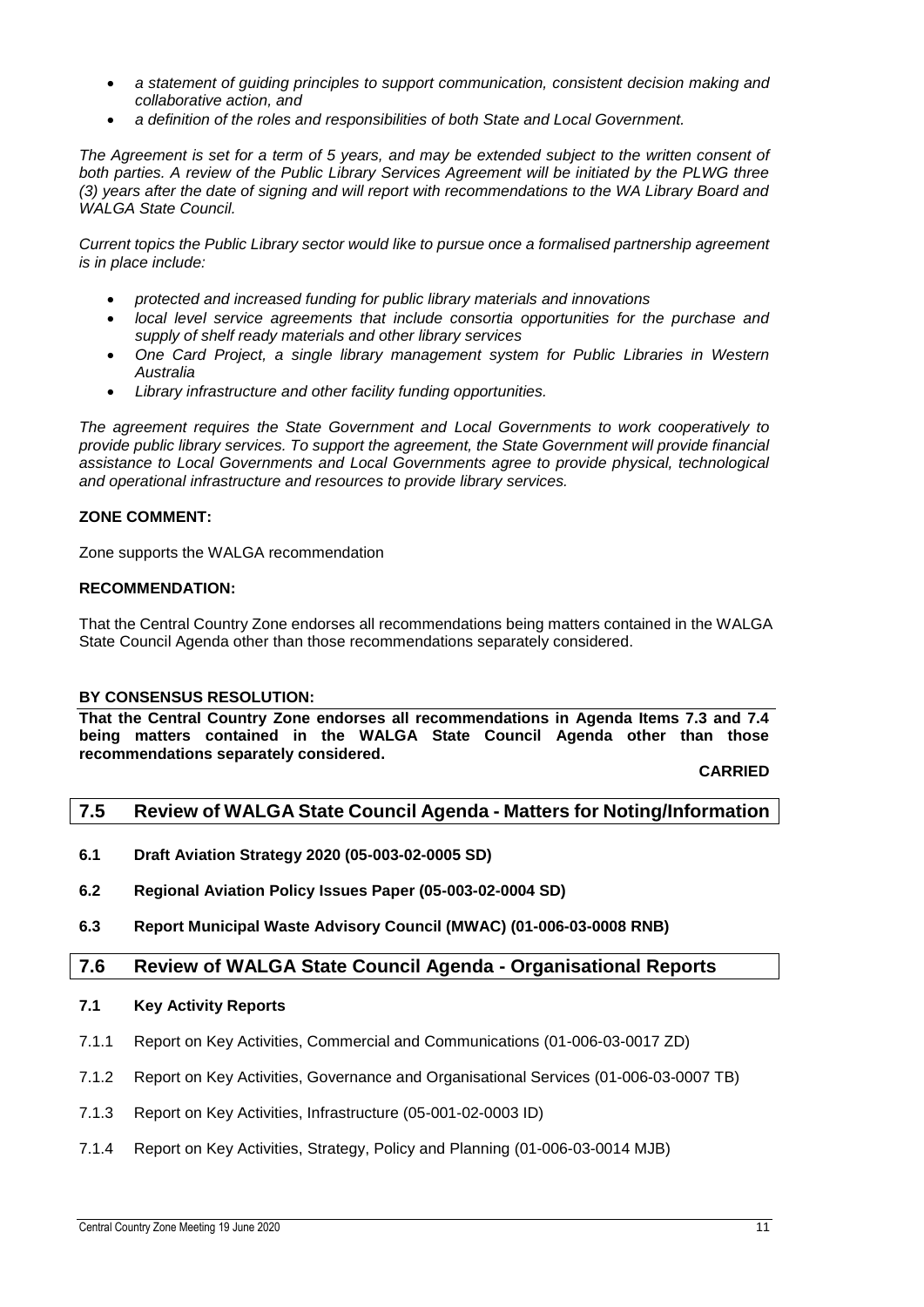### <span id="page-12-0"></span>**7.7 Review of WALGA State Council Agenda - Policy Forum Reports**

### **7.2 Policy Forum Reports**

- 7.2.1 Mayors/Presidents Policy Forum
- 7.2.2 Mining Community Policy Forum
- 7.2.3 Container Deposit Legislation Policy Forum
- 7.2.4 Economic Development Policy Forum

All Policy Forums have not held meeting since the last State Council meeting due to the COVID-19 pandemic.

### <span id="page-12-1"></span>**7.8 WALGA President's Report**

Presenting the WALGA President's Report which was not available at the time of preparing the agenda and will be forwarded under separate cover.

### **RECOMMENDATION:**

That the Central Country Zone notes the following reports contained in the WALGA State Council Agenda:

- Matters for Noting/Information;
- Organisational reports;
- Policy Forum reports; and
- WALGA President's Report.

### **RESOLUTION: Moved: Cr Crute Seconded: Cr Mulroney**

- **1. That the Central Country Zone notes the following reports contained in the WALGA State Council Agenda:**
	- **Matters for Noting/Information;**
	- **Organisational reports;**
	- **Policy Forum reports; and**
	- **WALGA President's Report.**
- **2. That the Central Country Zone write to the WALGA President, Mayor Tracey Roberts JP, to acknowledge and express the Zone's appreciation for all her and the WALGA Staff's work to date, in relation to assisting Local Government during the COVID19 Pandemic.**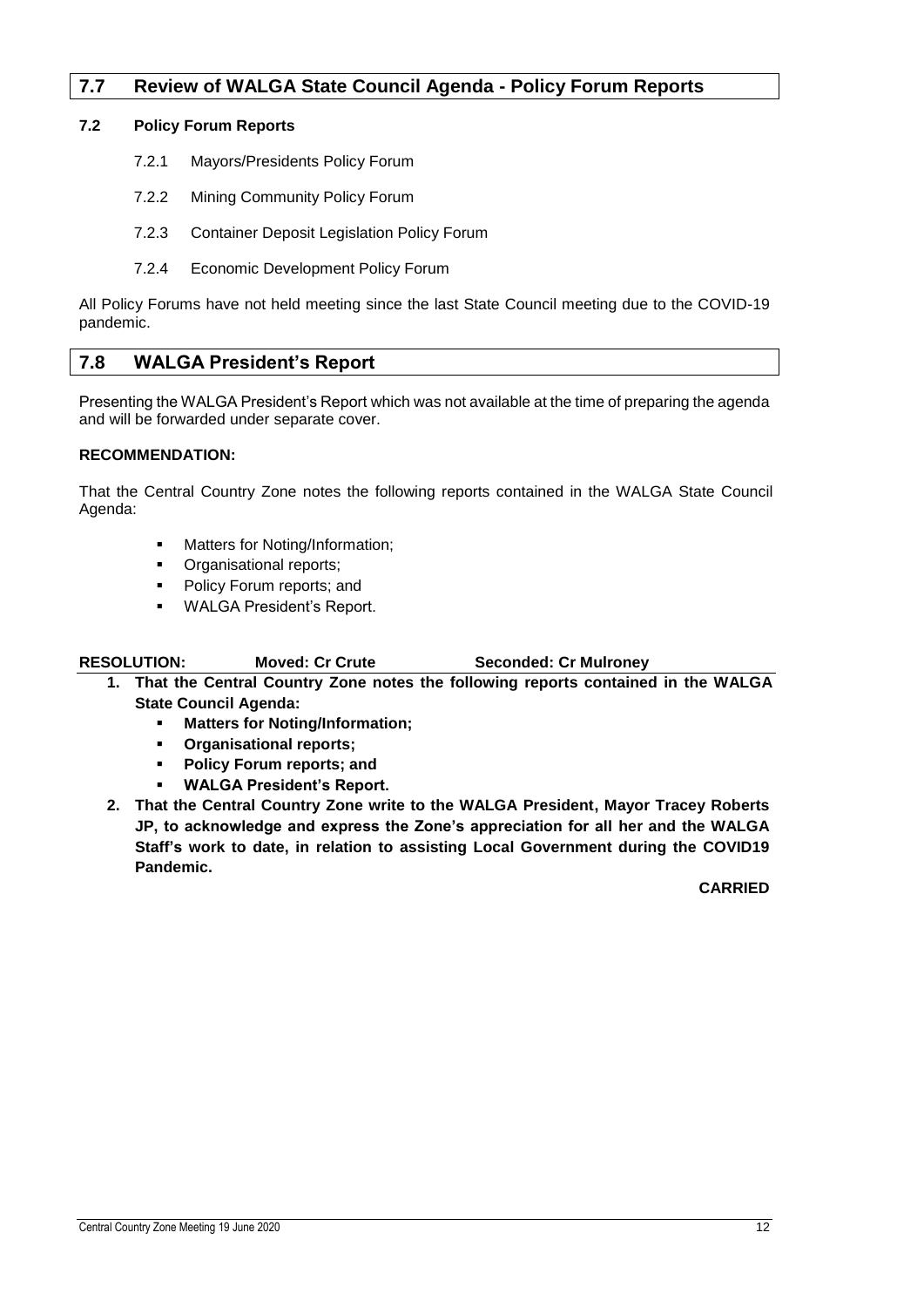### <span id="page-13-0"></span>**8.0 FINANCE**

### <span id="page-13-1"></span>**8.1 Appointment of Auditor 2019/2020 Financial Year**

| <b>Reporting Officer:</b> | <b>Bruce Wittber, Executive Officer</b> |
|---------------------------|-----------------------------------------|
|---------------------------|-----------------------------------------|

**Disclosure of Interest:** Nil

**Date:** 5 June 2020

Attachments: Nil

### **Background:**

Each year the Zone arranges the audit of its books of account.

At the Central Country Zone Executive Committee Meeting held Wednesday 3 June 2020 the appointment of an auditor for the 2019/2020 year was considered, with the Executive Committee resolving as follows:

*RESOLUTION: Moved: Cr Blight Seconded: Cr Crute That the Central Country Zone Executive Committee recommends to the Central Country Zone meeting on Friday 19 June 2020 that Anderson Munro & Wyllie be appointed Auditors for the Central Country Zone for the 2019/2020 financial year at a fee of \$950 (excl GST).*

*CARRIED*

### **Executive Officer Comment**:

The Zone has appointed Anderson Munro & Wyllie as its auditor since 2015/2016.

The audits undertaken by Anderson Munro & Wyllie have been efficient and completed in a timely manner.

### **RECOMMENDATION:**

That the Central Country Zone appoint Anderson Munro & Wyllie as its Auditor for the 2019/2020 financial year at a fee of \$950 (excl GST).

**RESOLUTION: Moved: Cr Walker Seconded: Mr Fardon That the Central Country Zone appoint Anderson Munro & Wyllie as its Auditor for the 2019/2020 financial year at a fee of \$950 (excl GST).**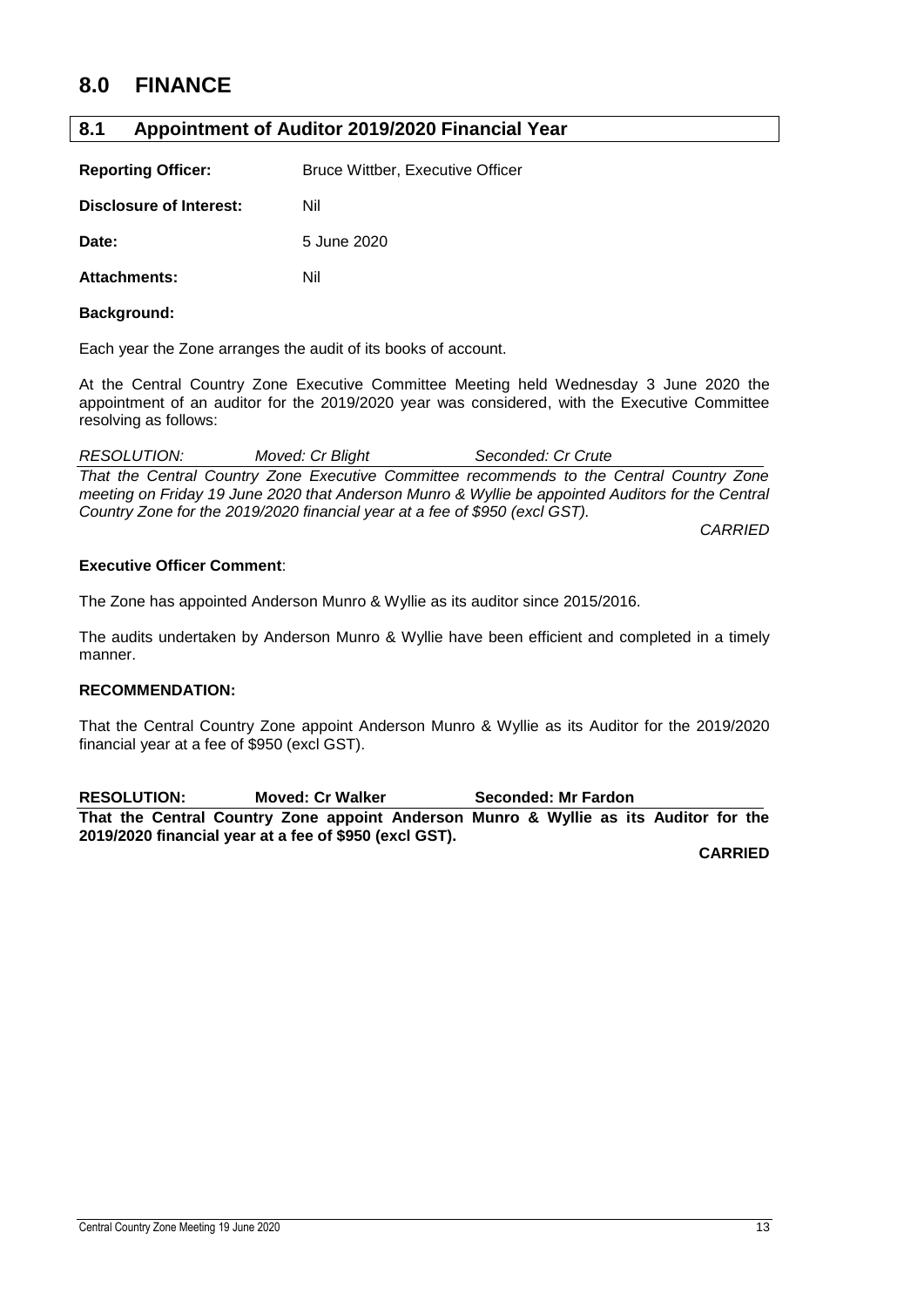### <span id="page-14-0"></span>**8.2 Central Country Zone 2020/2021 Budget**

| <b>Reporting Officer:</b> | <b>Bruce Wittber, Executive Officer</b> |  |  |
|---------------------------|-----------------------------------------|--|--|
| Disclosure of Interest:   | Nil                                     |  |  |
| Date:                     | 5 June 2020                             |  |  |
| <b>Attachments:</b>       | Nil                                     |  |  |

### **Background:**

The Draft Central Country Zone Budget for 2020/2021 was presented to the Executive Committee Meeting on Wednesday 3 June 2020, who in turn, now presents the Draft 2020/2021 Budget for adoption.

### **Executive Officer Comment**:

The following notes are provided in regard to the Draft 2020/2021 Budget:

- 1. The anticipated surplus carried forward from 2019/2020 is likely to be around \$36,500.
- 2. Interest rates remain low so any surplus funds only attract a small amount of interest.
- 3. The allocations in the accounts related to the Executive Officer expenses take account of the estimated Executive Officer costs for the financial year. The amount of travel and accommodation has been slightly reduced from the 2019/2020 budget as there is a potential for less in-person meetings.
- 4. An allocation of \$3,000 has been included in the budget to provide funds to undertake recruitment of a Zone Executive Officer as the extended contract expires on the 30 June 2021.
- 5. These accounts relate to the operations of the Zone including catering, audit costs and contribution to the operations of the Local Government Agricultural Freight Group. The account Zone Expenses–In-Person Meetings includes the cost of catering for the Zone meetings held during the year. An allocation of \$1,700 has been included for each of the four meetings together with a small amount for other meetings that are held such as in-person Executive Committee. An increased amount of funds has been allocated to enable video conferencing should that be considered a suitable meeting format.
- 6. This allocation provides for the cost of the accounting service and subscription for the use of Xero.
- 7. This is an allocation to give the Zone some flexibility should it wish to pursue advocacy on a particular issue of interest to the Zone. No funds were used during 2019/2020 but it is an important to retain the allocation if an issue arises that may require the Zone to advocate a position.
- 8. These accounts include an allocation for Zone delegates' attendance at meetings and related travel costs. The account Zone Representative – Honorarium incorporates an amount to cover the costs of honorariums for the President, State Councillor and Executive Committee members. It is also noted that the number of in-person meetings has however reduced for the Local Government Agricultural Freight Group as meetings are able to be accessed via teleconference or video conference.

Whilst the above provides an explanation for the various income and expenditure included in the accounts it is appropriate to address the matter of the annual subscription.

The current subscription is \$3,780 per Member Council. The subscription has not increased since it was set for the 2016/2017 year. In view of the likely surplus at the 30 June 2021 it is proposed that there be no increase and the subscription for the 2020/2021 financial year be set at \$3,780 (excl GST) per Member Council.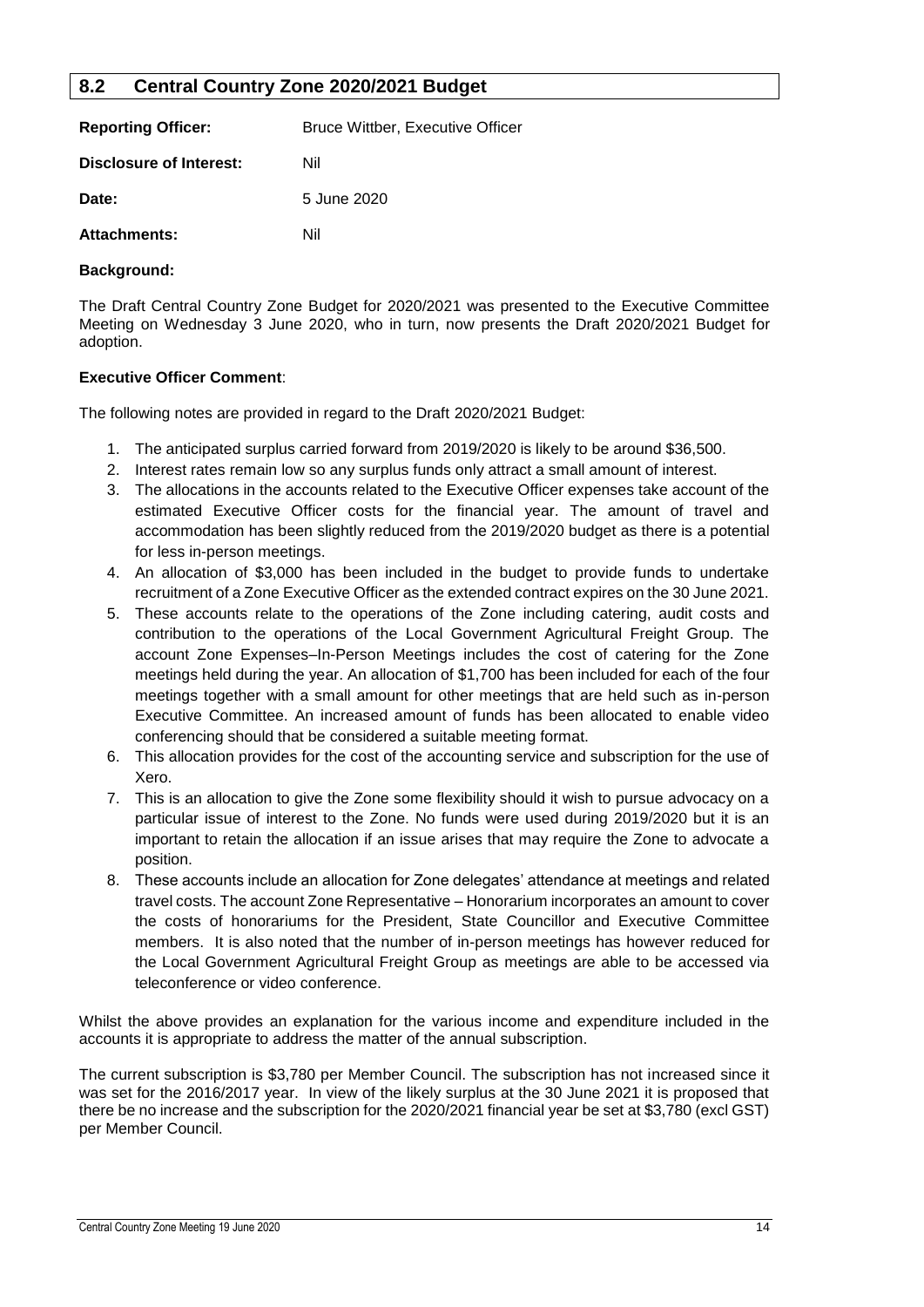### **RECOMMENDATION:**

That the Central Country Zone Draft Budget for the year ending 30 June 2021, as circulated, be adopted with a general subscription for each Member Council set at \$3,780 (excluding GST).

### **Meeting Comment:**

Cr Conley suggested that the subscription be reduced by \$1,000 to \$2,780 (excluding GST). He was of the view that the proposed surplus at the 30 June 2021 would be sufficient to enable the reduction of \$15,000 in income to be funded without changes to the expenditure.

**RESOLUTION: Moved: Cr Conley Seconded: Cr Turton That the Central Country Zone Draft Budget for the year ending 30 June 2021, be adopted, as** 

**circulated, subject to:**

- **(a) the General Subscriptions income being amended from \$56,700 to \$41,700;**
- **(b) the estimated cash balance at the 30 June 2021 being amended from \$36,529.39 to \$21,529.39; and**
- **(c) a general subscription for each Member Council set at \$2,780 (excluding GST).**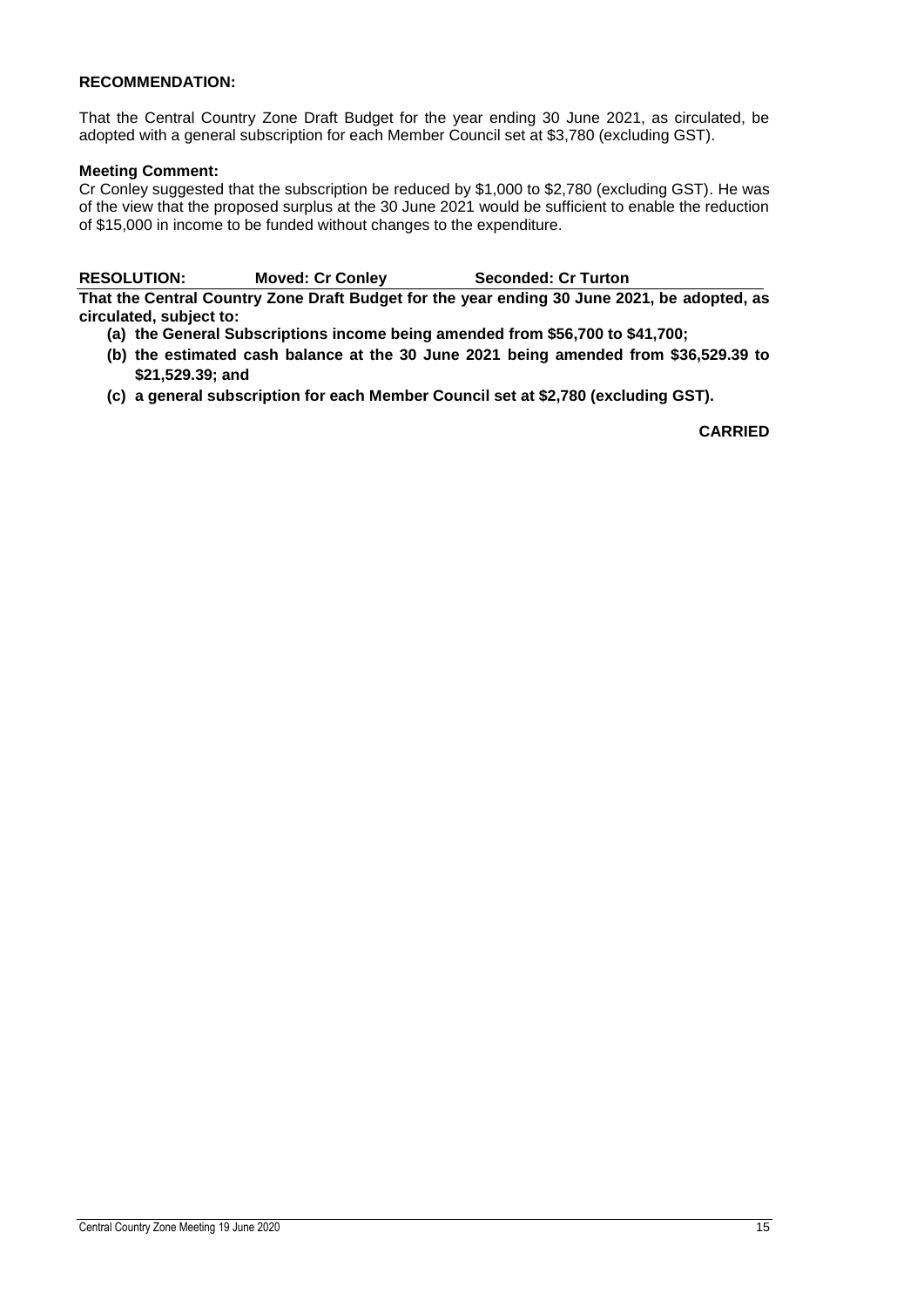| <b>Central Country Zone WALGA</b>                            |     |                            |     |                            |                                           |    |                                        |                |
|--------------------------------------------------------------|-----|----------------------------|-----|----------------------------|-------------------------------------------|----|----------------------------------------|----------------|
| ABN 12 975 113 390                                           |     |                            |     |                            |                                           |    |                                        |                |
|                                                              |     |                            |     |                            |                                           |    |                                        |                |
| <b>Draft Budget 2020/2021</b>                                |     |                            |     |                            |                                           |    |                                        |                |
|                                                              |     |                            |     |                            |                                           |    |                                        |                |
|                                                              |     | 2019/2020<br><b>Budget</b> |     | Actual to 30<br>April 2020 | <b>Estimate to 30</b><br><b>June 2020</b> |    | Proposed<br><b>Budget</b><br>2020/2021 | <b>Notes</b>   |
|                                                              |     |                            |     |                            |                                           |    |                                        |                |
| <b>Receipts</b>                                              |     |                            |     |                            |                                           |    |                                        |                |
| <b>General Subscriptions</b>                                 | \$  | 56,700.00                  | \$  | 56,700.00                  | \$<br>56,700.00                           | \$ | 56,700.00                              | 1              |
| Reimbursements                                               |     |                            |     |                            |                                           |    |                                        |                |
| <b>Interest Earned</b>                                       | \$  | 250.00                     | \$  | 73.83                      | \$<br>80.00                               | \$ | 50.00                                  | $\overline{2}$ |
| <b>Sundry Receipts</b>                                       |     |                            |     |                            |                                           |    |                                        |                |
| <b>GST</b>                                                   |     |                            | \$  | 9,288.00                   |                                           |    |                                        |                |
| Suspense                                                     |     |                            | \$  |                            |                                           |    |                                        |                |
| <b>Total Receipts</b>                                        | \$  | 56,950.00                  |     | 66,061.83                  | \$<br>56,780.00                           | \$ | 56,750.00                              |                |
| <b>Payments</b>                                              |     |                            |     |                            |                                           |    |                                        |                |
| Executive Officer - Other                                    | \$  | 100.00                     | \$  | $\overline{a}$             | \$<br>100.00                              | \$ | 100.00                                 | 3              |
| Executive Officer - Office Expenses, Phone, Internet         | \$  | 1,000.00                   | -\$ | $500.00$ \$                | 700.00 \$                                 |    | 700.00                                 | 3              |
| <b>Executive Officer - Professional Services</b>             | \$  | 36,000.00                  | \$  | 24,420.12 \$               | $30,000.00$ \$                            |    | 36,000.00                              | 3              |
| Executive Officer - Travel and Accommodation                 | \$  | 3,100.00                   | \$  | 1,835.83                   | \$<br>2,000.00                            | \$ | 3,000.00                               | 3              |
| <b>Executive Officer Review Process</b>                      | \$  | 3,000.00                   | \$  |                            | \$<br>$\overline{a}$                      | \$ | 3,000.00                               | 4              |
| Zone Expenses - Audit Costs                                  | \$  | 1,100.00                   | \$  | 900.00                     | \$<br>900.00                              | \$ | 1,000.00                               | 5              |
| Zone Expenses - Bank Fees                                    | \$  | 100.00                     | \$  |                            | \$                                        | \$ | 100.00                                 | 5              |
| Zone Expenses - In-Person Meetings                           | \$  | 7,000.00                   | \$  | 5,918.18                   | \$<br>5,918.00                            | \$ | 7,000.00                               | 5              |
| Zone Expenses - Teleconference and Video Conference Meetings | \$  | 1,800.00                   | \$  | 599.22                     | \$<br>1,800.00                            | \$ | 2,500.00                               | 5              |
| Zone Expenses - Agricultural Freight Group                   | \$  | 1,100.00                   | \$  | 516.61                     | \$<br>516.00                              | \$ | 750.00                                 | 5              |
| Zone Expenses - Financial Management                         | \$  | 2,000.00                   | \$  | 1,905.30                   | \$<br>2,400.00                            | \$ | 2,500.00                               | 6              |
| Zone Expenses - Other                                        | \$  | 500.00                     | \$  | 372.00                     | \$<br>372.00                              | \$ | 500.00                                 |                |
| Zone Expenses - Advocacy                                     | \$  | 3,000.00                   | \$  |                            | \$<br>÷,                                  | \$ | 3,000.00                               | 7              |
| Zone Representative - Honoraria                              | \$  | 3,000.00                   | \$  | $\blacksquare$             | \$<br>2,600.00                            | \$ | 2,600.00                               | 8              |
| Zone Representative - Meeting Fees                           | \$  | 3,200.00                   | \$  | ÷,                         | \$<br>1,200.00                            | \$ | 2,500.00                               | 8              |
| Zone Representative - Travel Costs                           | \$  | 2,800.00                   | \$  | 257.96                     | \$<br>$1,500.00$ \$                       |    | 2,500.00                               | 8              |
| <b>Sundry Payments</b>                                       |     |                            | \$  | $\blacksquare$             |                                           |    |                                        |                |
| Reimbursements                                               |     |                            | \$  | ÷,                         |                                           |    |                                        |                |
| <b>GST</b>                                                   |     |                            | \$  | 8,166.13                   |                                           |    |                                        |                |
| <b>Total Payments</b>                                        | \$  | 68,800.00                  | \$  | 45,391.35                  | \$<br>50,006.00                           | \$ | 67,750.00                              |                |
|                                                              |     |                            |     |                            |                                           |    |                                        |                |
| Net Receipts (Payments)                                      | -\$ | 11,850.00                  | \$  | 20,670.48                  | \$<br>$6,774.00 - $$                      |    | 11,000.00                              |                |
| OPENING CASH 1 July                                          | \$  | 35,179.00                  | \$  | 40,755.39                  | \$<br>40,755.39 \$                        |    | 47,529.39                              |                |
| <b>ESTIMATED CASH BALANCE 30 June 2021</b>                   | \$  | 23,329.00                  | \$  | 61,425.87                  | \$<br>47.529.39                           | -S | 36,529.39                              |                |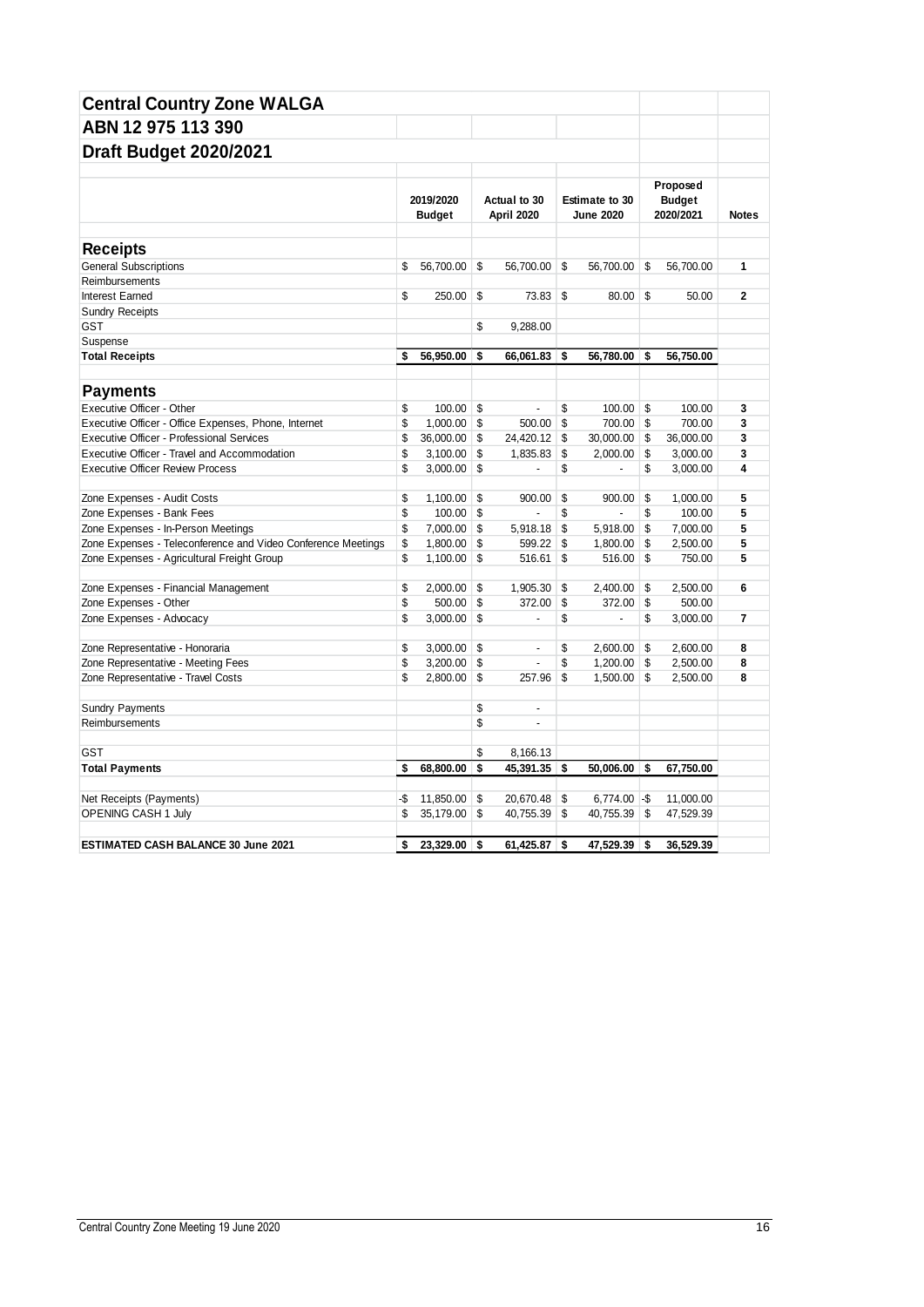### <span id="page-17-0"></span>**9.0 ZONE REPORTS**

### <span id="page-17-1"></span>**9.1 Zone President's Report**

Cr Brett McGuiness

### <span id="page-17-2"></span>**9.2 Local Government Agricultural Freight Group (LGAFG)**

Cr Katrina Crute

No meeting since the last Zone Meeting.

### <span id="page-17-3"></span>**9.3 Great Southern District Emergency Management Committee (DEMC) (Attachment)**

President Leigh Ballard

At the last Zone Meeting on 1 May 2020 President Ballard was asked if minutes for DEMC Meetings were available.

Since the Zone Meeting the Executive Officer has discussed with Adam Smith, District Emergency Management Advisor, Great Southern Region the availability of minutes for DEMC Meetings. Mr Smith has provided the Executive Officer with a Communique issued after the last DEMC Meeting in March 2020 (copy attached).

### **RECOMMENDATION:**

That the Report be noted.

**RESOLUTION: Moved: Cr Blight Seconded: Cr Crute**

**That the Report be noted.**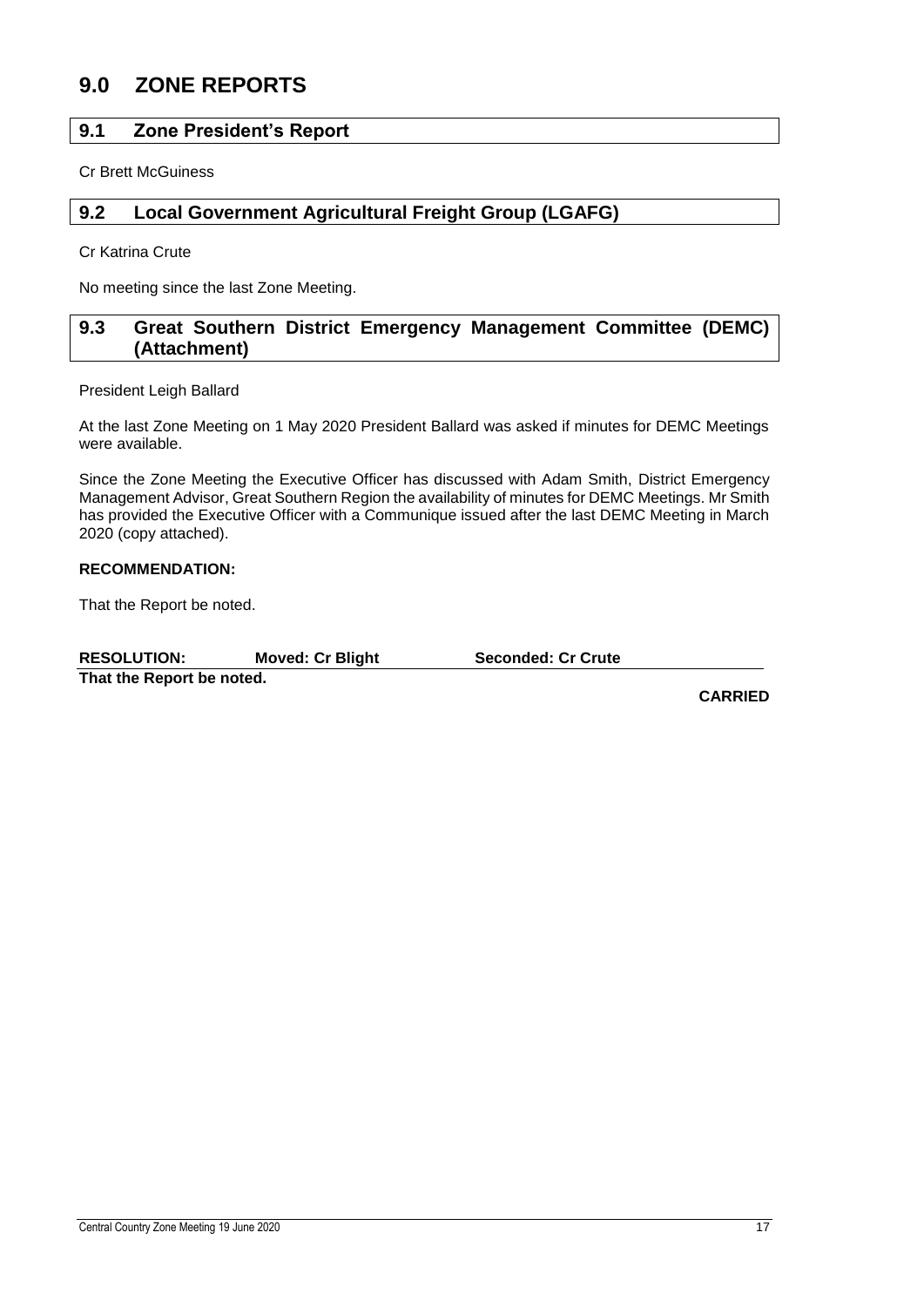### <span id="page-18-0"></span>**10.0 ZONE BUSINESS - MEMBER COUNCIL MATTERS**

### <span id="page-18-1"></span>**10.1 Resignation Deputy Zone President**

| <b>Reporting Officer:</b> | <b>Bruce Wittber, Executive Officer</b> |
|---------------------------|-----------------------------------------|
| Disclosure of Interest:   | Nil                                     |
| Date:                     | 5 June 2020                             |
| <b>Attachments:</b>       | Nil                                     |

### **Background:**

The Central Country Zone Executive Committee was advised at its meeting on Wednesday 3 June 2020 that Jeanette De Landgrafft had resigned as a Councillor (and President) from the Shire of Lake Grace and as a consequence from the position of Deputy President and Executive Committee Member of the Central Country Zone.

The Executive Committee in considering the matter resolved as follows:

*RESOLUTION: Moved: Cr Russell Seconded: Cr Crute That the Executive Committee recommends to the Central Country Zone Meeting on 19 June 2020:*

- *1. The Central Country Zone note the resignation of Cr Jeanette De Landgrafft from the position of Deputy Zone President and she be thanked for her contribution to the Central Country Zone; and*
- *2. The position of Deputy Zone President remains vacant until the next in-person meeting of the Zone.*

*CARRIED*

#### **Executive Officer Comment**:

As a result of the resignation it will be necessary to conduct an election for the position of Deputy President however in the current meeting environment this would be difficult, particularly if an election is required.

The Executive Committee has recommended that the position remain vacant until the next in-person meeting of the Zone.

### **RECOMMENDATION:**

That the:

- 1. Central Country Zone note the resignation of Jeanette De Landgrafft from the position of Deputy Zone President and she be thanked for her contribution to the Central Country Zone; and
- 2. Position of Deputy Zone President remains vacant until the next in-person meeting of the Zone.

| <b>RESOLUTION:</b> | <b>Moved: Cr Mulroney</b> | <b>Seconded: Cr West</b> |
|--------------------|---------------------------|--------------------------|
| That the:          |                           |                          |

- **1. Central Country Zone note the resignation of Jeanette De Landgrafft from the position of Deputy Zone President and she be thanked for her contribution to the Central Country Zone; and**
- **2. Position of Deputy Zone President remains vacant until the next in-person meeting of the Zone.**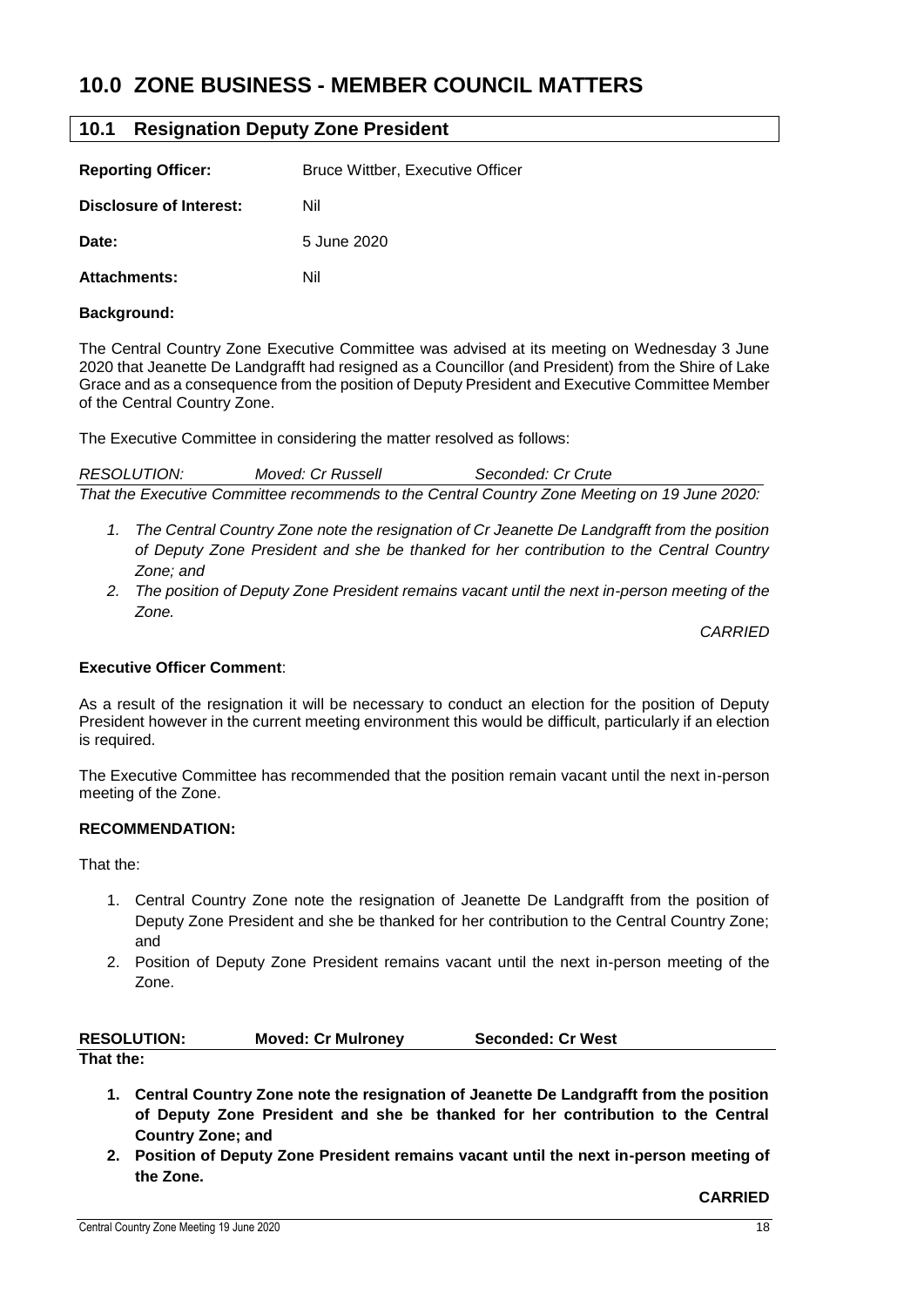### <span id="page-19-0"></span>**10.2 Engagement of Executive Officer Services for Central Country Zone**

| <b>Reporting Officer:</b> | Cr Brett McGuinness, Zone President<br><b>Bruce Wittber, Executive Officer</b> |
|---------------------------|--------------------------------------------------------------------------------|
| Disclosure of Interest:   | Bruce Wittber and Helen Westcott (BHW Consulting) declare an<br>interest       |
| Date:                     | 5 June 2020                                                                    |
| <b>Attachment:</b>        | Nil                                                                            |

### **Background:**

The matter of the engagement of the Executive Officer was considered at the Executive Committee on Thursday 13 February 2020 when it was resolved as follows:

| <b>RESOLUTION:</b> | Moved: Cr Blight                                                                                | Seconded: Cr West |  |
|--------------------|-------------------------------------------------------------------------------------------------|-------------------|--|
|                    | That the Central Country Zone Executive Committee:                                              |                   |  |
|                    | 1. Proceed to develop recruitment documentation for the Executive Officer position to advertise |                   |  |

- *and explore the market place, noting the current Executive Officer ends their service on 30 June 2020;*
- *2. Request an Expression of Interest (EOI) proposal (without obligation) from WALGA with such EOI indicating how Central Country Zone's independence will be retained, the oversight and performance management of an assigned senior officer, together with the cost structure of the service (eg. expenses such as travel and accommodation, rate for work required outside of offered services); and*
- *3. Further discuss the potential of seeking an Expression of Interest from CEO's currently offering services as "relief pool" for a short term appointment, should it be required.*

*CARRIED*

Shortly after the round of Zone Meetings in February 2020, the onset of the COVID-19 pandemic created considerable difficulties due to the imposition of restrictions preventing delegates and Member Councils from undertaking their respective roles. This impacted significantly on the Zone's ability to undertake the recruitment of a new Executive Officer.

As outlined in the email sent to all Member Councils on Thursday 4 June 2020, given these difficulties and in discussions with the Executive Committee it was agreed to approach BHW Consulting (BHW) to seek an indication of whether they were prepared to extend the current contract for a period of up to 12 months.

Following discussions with BHW agreement was reached to renew its contract with the Central Country Zone until 30 June 2021. The new contract provides for an increase in the hourly rate but is otherwise on the same conditions as BHW's previous contract to provide executive support services to the Central Country Zone.

The Executive Committee formally considered the matter at its meeting on Wednesday 3 June 2020 when it resolved as follows:

*RESOLUTION: Moved: Cr Blight Seconded: Cr Crute That the Executive Committee recommends to the Central Country Zone Meeting on 19 June 2020*  that its action in extending the Executive Officer contract of W Squared Pty Ltd t/a BHW Consulting *until 30 June 2021 be endorsed.*

*CARRIED*

An email informing Member Councils of the Executive Committee's decision was distributed on Thursday 4 June 2020.

Bruce Wittber and Helen Westcott (BHW Consulting) declared an interest but remained in the meeting.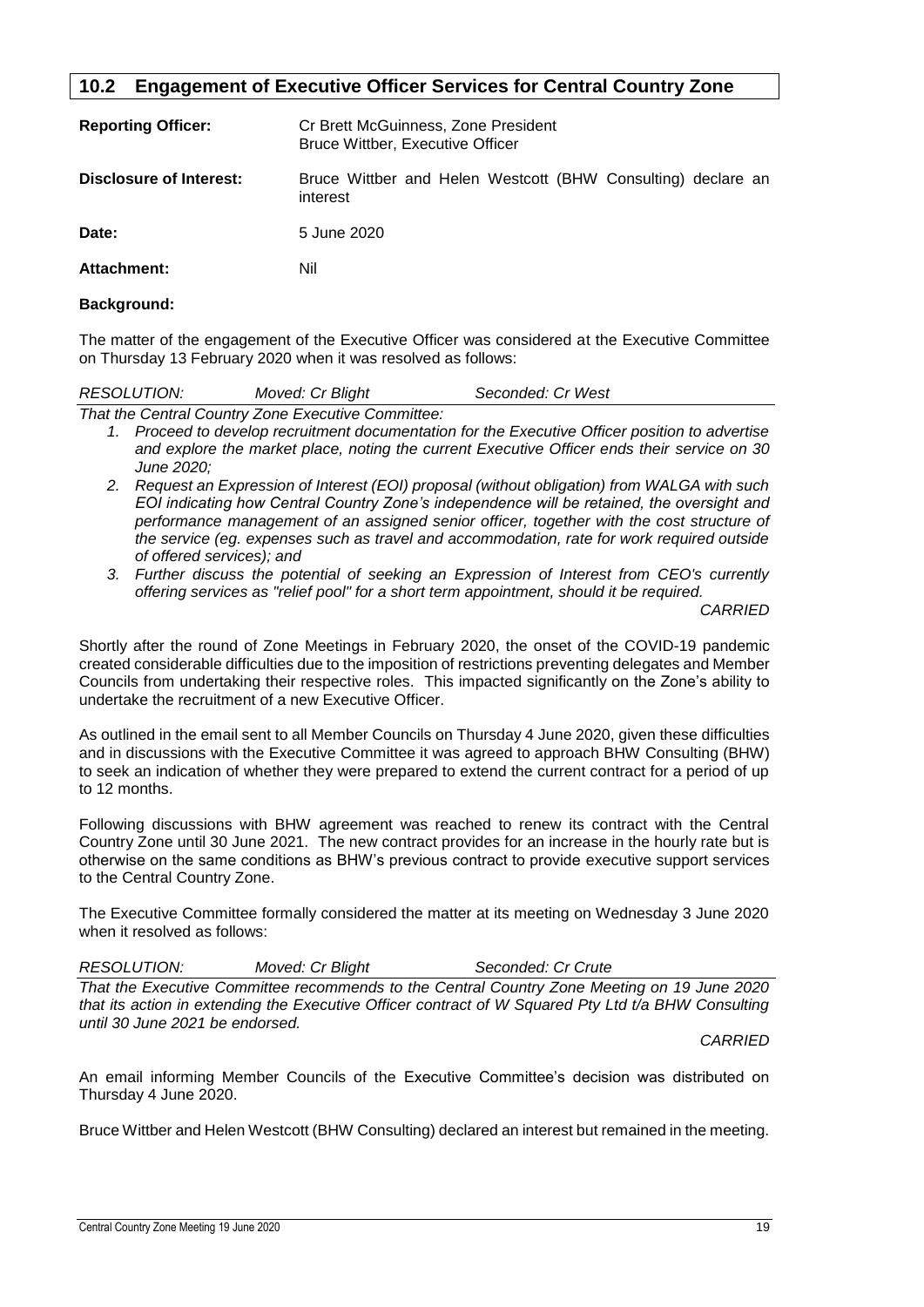### **RECOMMENDATION:**

That the Central Country Zone endorses the action of its Executive Committee in extending the Executive Officer contract of W Squared Pty Ltd t/a BHW Consulting until 30 June 2021.

**RESOLUTION: Moved: Cr Conley Seconded: Cr Russell That the Central Country Zone endorses the action of its Executive Committee in extending the Executive Officer contract of W Squared Pty Ltd t/a BHW Consulting until 30 June 2021. CARRIED**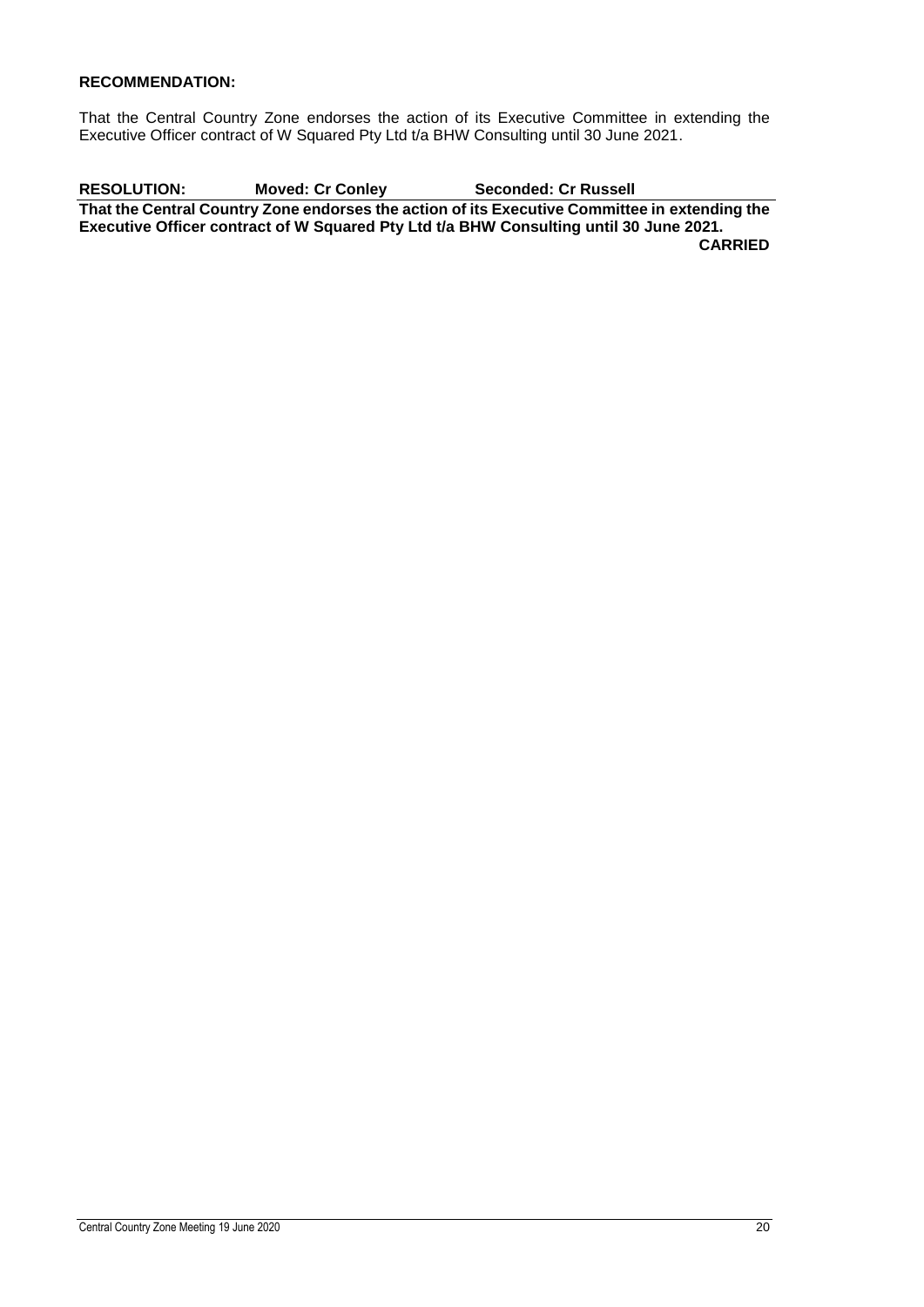### <span id="page-21-0"></span>**10.3 Virtual Meeting Options for Future Meetings of the Central Country Zone (Attachment)**

| <b>Reporting Officer:</b>      | Helen Westcott, Executive Officer |
|--------------------------------|-----------------------------------|
| <b>Disclosure of Interest:</b> | Nil                               |
| Date:                          | 9 June 2020                       |
| <b>Attachments:</b>            | Video Conference Survey Form      |

### **Background:**

Given the current Federal and State Government COVID-19 restrictions, including the requirement for social distancing (even as restrictions are relaxed), the Executive Officer has undertaken research to identify alternative ways in which to hold future meetings, including the use of video conferencing.

### **Executive Officer Comment:**

Currently the Central Country Zone (CCZ) meets via teleconference when an in-person meeting is not possible or deemed necessary. Conduct of these meetings is through a hosting arrangement provided by the Australian based technology group Redback Conferencing (Redback). The Executive Officer has been using the services of Redback since around 2007 not long after the company was established.

To investigate the potential use of video conferencing the Executive Officer prepared a brief survey on what alternative meeting approaches were used by Member Councils when the most stringent COVID-19 regulations were in place.

A copy of the survey forms an attachment to the meeting agenda.

The survey was completed promptly with 13 of the Zone's 15 Member Councils responding. An excellent response.

All but two of the responding Member Councils used videoconferencing for their Council Meetings, with either Zoom or Microsoft Teams the preferred platform for all but one of these Councils.

Where videoconferencing was used no serious issues were raised.

For the two Member Councils that did not use videoconferencing but relied on teleconferencing for the conduct of their meeting the reason given was the lack of bandwidth meant that some Councillors were unable to log in via the video link.

Currently the Executive Officer has an account with Redback that provides for both teleconference and videoconference services. Unfortunately, the video conference service is only capable of reliably servicing up to 10 participants. For a greater number of participants, another of Redback's services would have to be used.

Initial research by the Executive Officer has identified a number of different and additional video platforms that are available with functionality to that of Redback. These include:

- Being There;
- Google Meet;
- GoToMeeting;
- Meet by MKAS;
- Microsoft Teams; and
- Zoom.

Meet by MKAS and Being There are both Western Australian companies and like Redback provide a hands-on approach to the meetings. The others like Microsoft Teams, Zoom and Google Meet are generally easy to use but are large global companies that require payment of ongoing monthly subscriptions with no hands-on support processes during meetings. They do provide overall a cheaper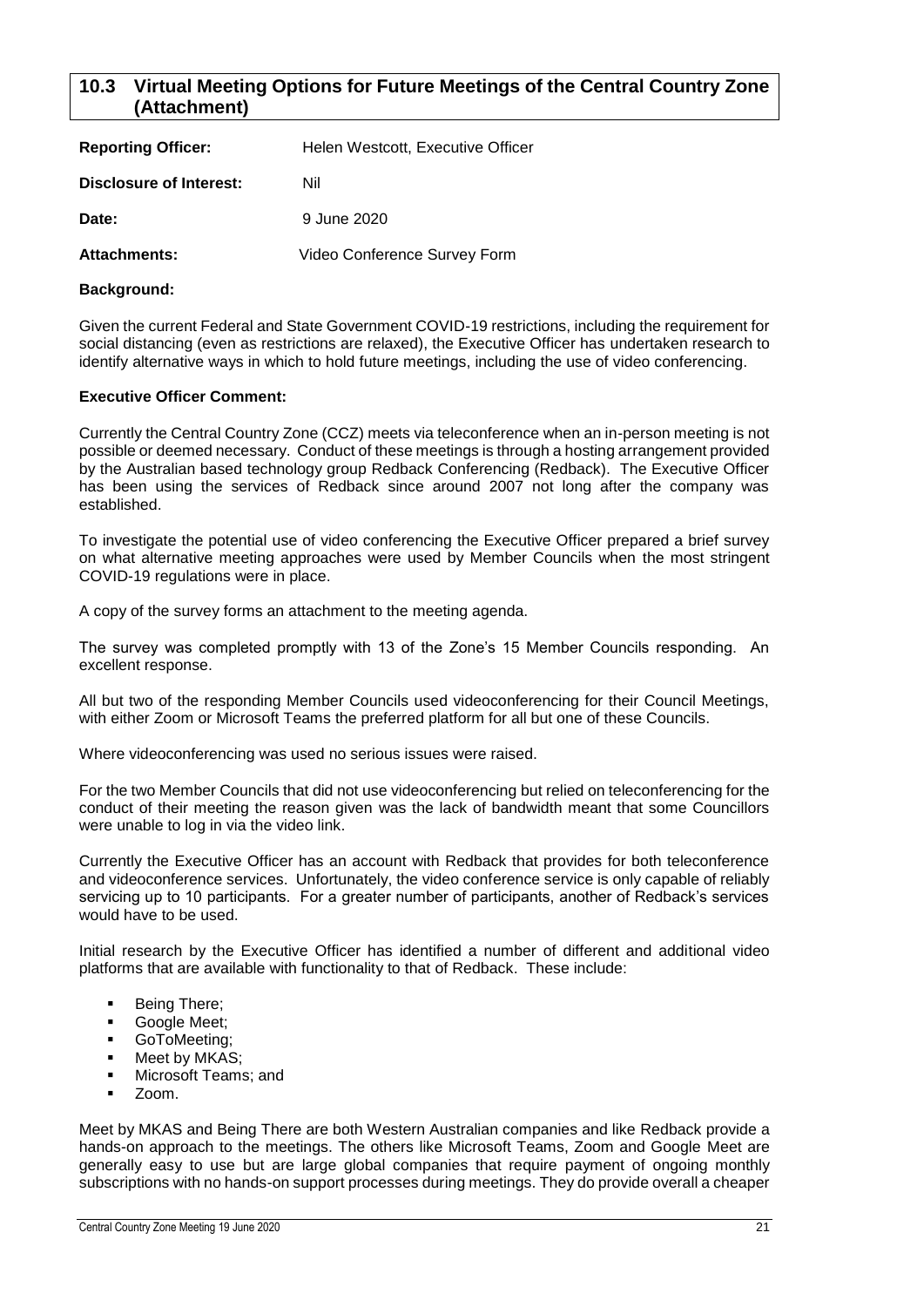alternative. The Australian based companies from the research undertaken appear to provide a more reliable service.

GoToMeeting is the platform used by the WALGA Zones where executive support is provided by WALGA staff.

Whilst it is recognised that videoconferencing has been used widely across the Central Country Zone in recent months a small number of Member Councils are unable to successfully access the technology due to insufficient bandwidth. This means that the use of videoconferencing as a means of holding a Zone meeting would not allow for equitable participation by all Member Councils.

The relaxation of COVID-19 regulations in recent weeks also means that there is reduced requirement for meetings to be held via electronic means. In-person meetings, subject to the latest guidelines being adhered to, are now possible.

Because of the issues raised above the Executive Officer has not undertaken any in-depth financial analysis of one platform over another. An increased amount of funds, however, has been allocated to enable video conferencing should that be considered a suitable meeting format.

The Executive Officer believes that the use of teleconference and in-person meetings should be continued for the foreseeable future.

### **RECOMMENDATION:**

That the Central Country Zone continue to use a mix of teleconference and in-person meetings to conduct Zone business.

**MOTION:** Moved: President Ballard Seconded: That the Central Country Zone continue to use a mix of teleconference/videoconference and in-person meetings to conduct Zone business. **LAPSED FOR WANT OF A SECONDER**

**RESOLUTION: Moved: Cr Crute Seconded: Cr Blight**

**That the Central Country Zone continue to use a mix of teleconference and in-person meetings to conduct Zone business.**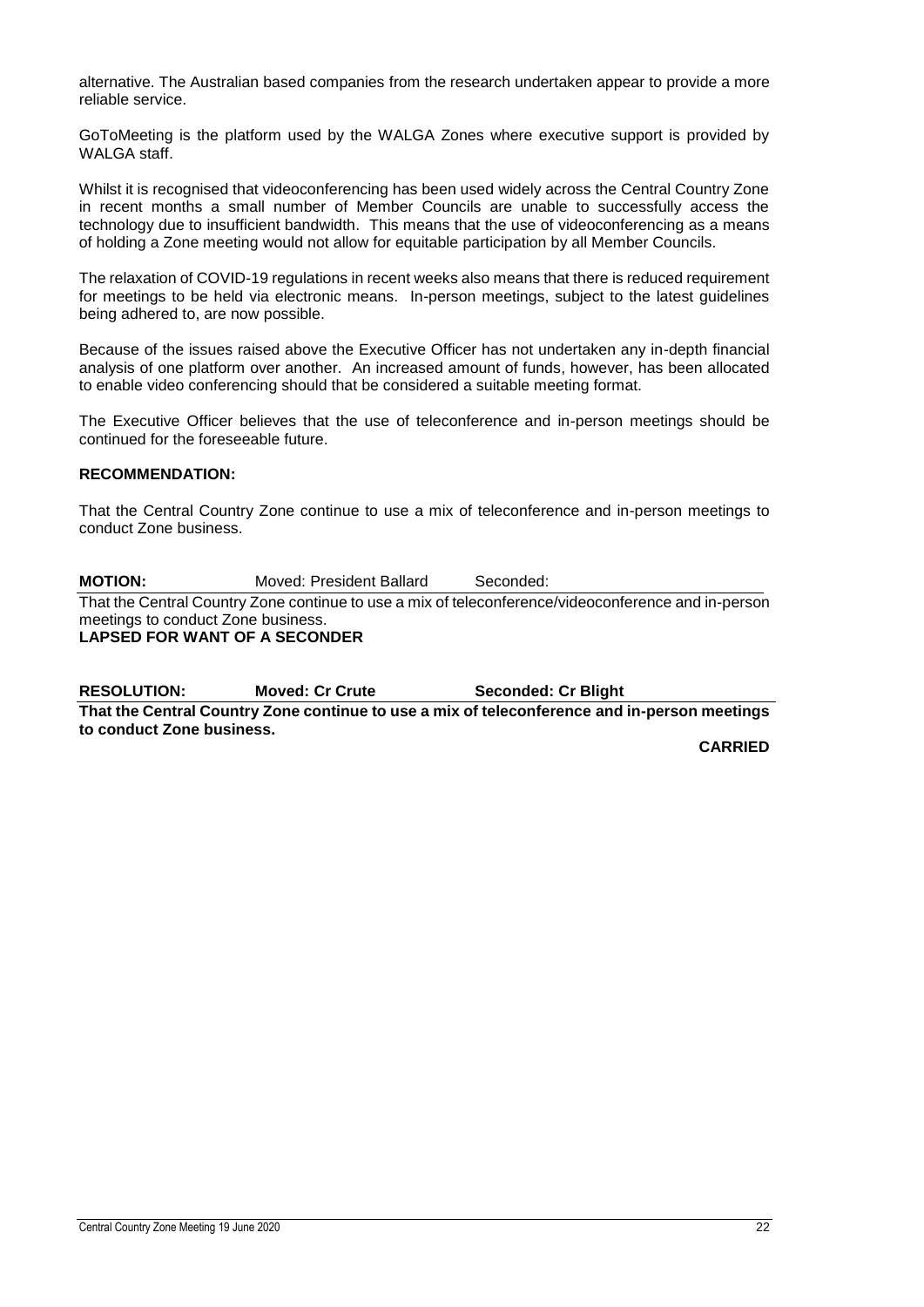### <span id="page-23-0"></span>**10.4 Remote Service Delivery by Local Government for Department of Transport Vehicle Licensing Services**

| <b>Reporting Officer:</b> | Helen Westcott, Executive Officer/The Shire of Narrogin |
|---------------------------|---------------------------------------------------------|
| Disclosure of Interest:   | Nil                                                     |
| Date:                     | 29 May 2020                                             |
| <b>Attachments:</b>       | Nil                                                     |

### **Background:**

The Shire of Narrogin has requested that the issue of the Department of Transport (Transport Licencing Services) insisting upon Councils providing in-person services for licence renewals and other licencing transactions once restrictions for COVID-19 were announced be considered by the Zone.

In an email to the Executive Officer the Shire of Narrogin's CEO noted that following the declaration of a state of emergency due to COVID-19 Councils, along with other businesses and government agencies, had to prepare alternate service delivery plans for transacting services/business remotely and not face to face etc thereby minimising the risk of COVID-19 transmission.

This was not the case with the Department of Transport (DOT), with many of their services only able to be done in person. Whilst it is acknowledged that some transactions are quite complex, DOT refused to even contemplate the Shire of Narrogin's request to consider offering remote services, for dealers, farmers and other customers. This meant that the Shire had no option other than to continue to provide in person DOT services with restricted hours of operations and via booking systems.

The Shire of Narrogin believes that this stance does not set an example for good practice, particularly when during this time everyone should be looking how a greater number of tasks could be done securely online and providing for a safer work environment.

### **Executive Officer Comment**:

Whilst the Executive Officer has no additional information to present on the matter, Member Councils may wish to add further comment on the issue.

#### **RECOMMENDATION:**

That the Central Country Zone write to the Department of Transport (Transport Licensing Services) advocating for the introduction of online for all licencing services for dealers, the agricultural sector and general public, in order to minimise the need to attend in-person local government offices to undertake transactions, particularly with the example and impact of COVID-19 on service delivery for local governments and rural and remote customers.

### **Meeting Comment:**

Ian Duncan noted that advocacy around the retention of regional offices by organisations such as the Department of Transport (DoT) could be undone if service delivery went completely online. If services such as the DoT's licencing services for dealers, the agricultural sector etc went online there would be a reduction in service to the region. Currently it is too expensive to put these services on line but if these services were to go online there would be closure of regional agencies.

Graeme Fardon, CEO Shire of Quairading agreed with this assessment, noting that whilst it was difficult to maintain office services during the "lockdown", ultimately it was managed through customers booking appointments to do business. He did, however, understand the concerns raised by the Shire of Narrogin.

Cr Conley commented that he believed the residents in his community really valued the help provided by the Shire's staff when dealing with complex matters such as dealer licence services and as such would be keen to keep this service within his Shire.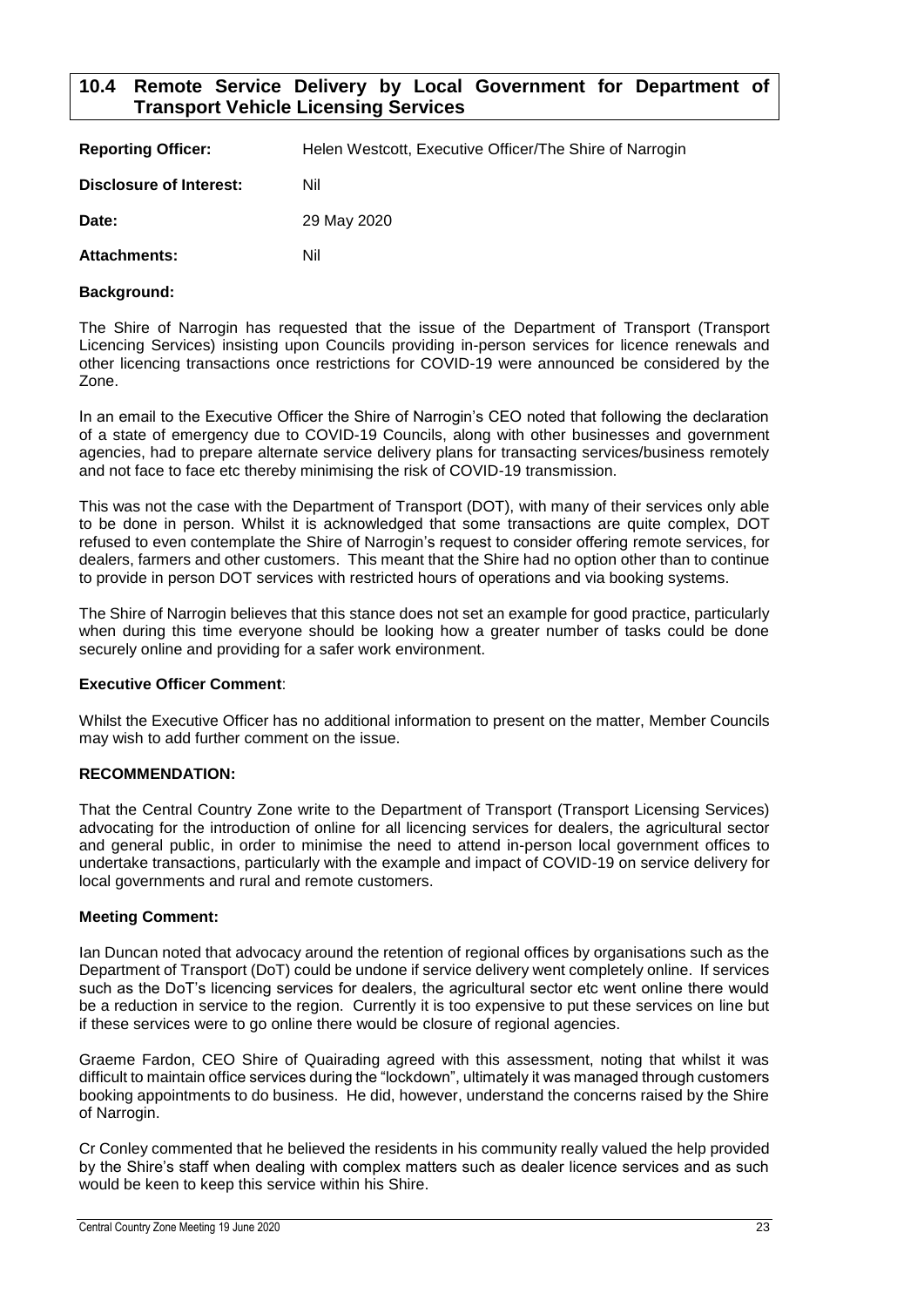Dale Stewart, CEO Shire of Narrogin, acknowledged the benefits of having such services available through a Council office but the Shire's issue was more around the principle of being forced to remain open when State Government offices were closed.

### **RESOLUTION: Moved:** President Ballard **Seconded:**

That the Central Country Zone write to the Department of Transport (Transport Licensing Services) advocating for the introduction of online for all licencing services for dealers, the agricultural sector and general public, in order to minimise the need to attend in-person local government offices to undertake transactions, particularly with the example and impact of COVID-19 on service delivery for local governments and rural and remote customers.

**LAPSED FOR WANT OF A SECONDER**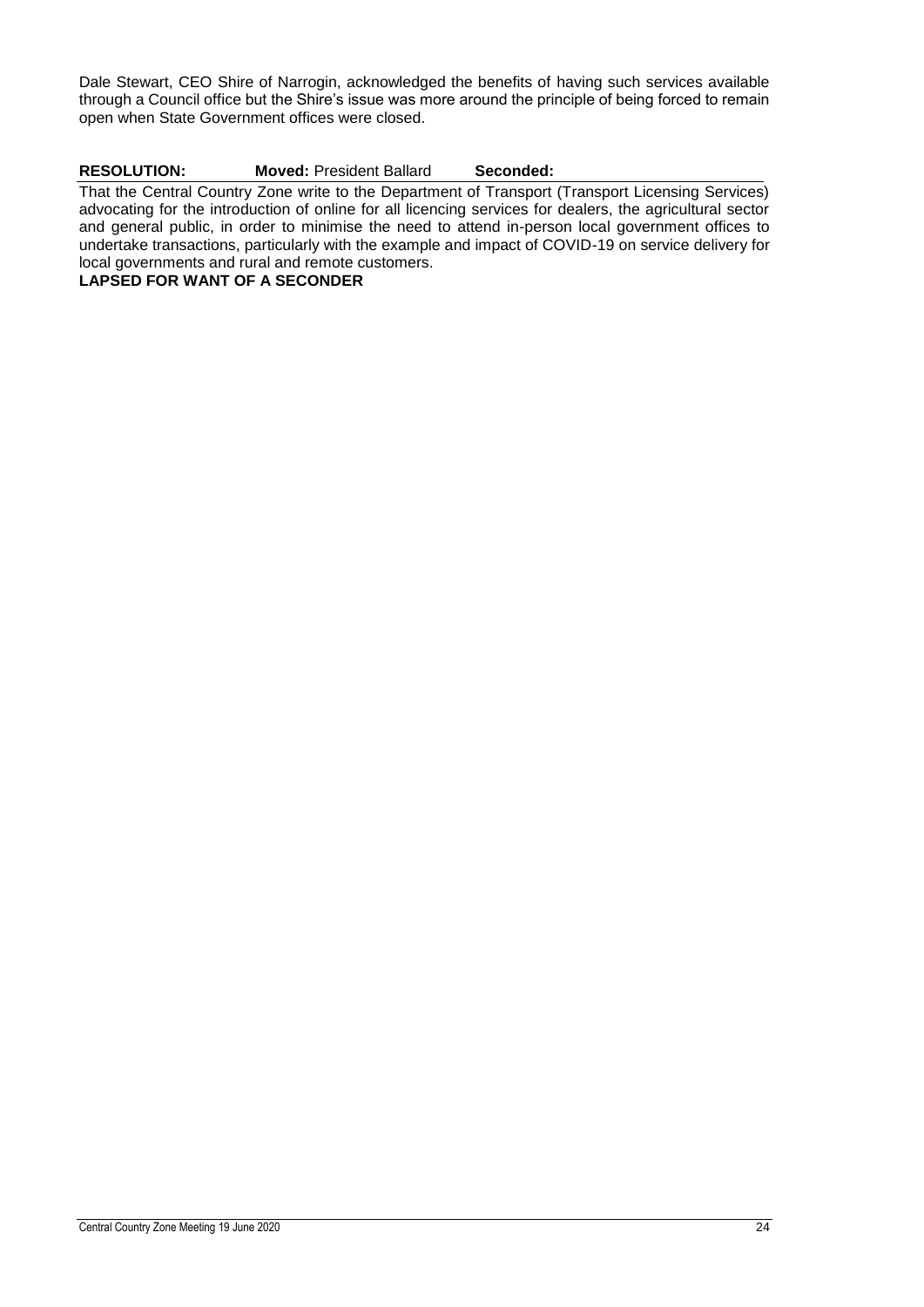### <span id="page-25-0"></span>**10.5 Central Country Zone Meeting to be held Friday 28 August 2020**

| <b>Reporting Officer:</b>      | <b>Bruce Wittber, Executive Officer</b> |  |
|--------------------------------|-----------------------------------------|--|
| <b>Disclosure of Interest:</b> | Nil                                     |  |
| Date:                          | 10 June 2020                            |  |
| <b>Attachments:</b>            | Nil                                     |  |

### **Background:**

At the May meeting of the Central Country Zone the Executive Officer advised that a decision on whether the Zone meeting to be held on Friday 28 August 2020 would be held as an in-person meeting (venue to be determined) or a teleconference would be considered at the Central Country Zone Meeting on Friday 19 June 2020. Any decisions would be made on the basis of the latest available information on COVID19 and any restrictions currently in place.

### **Executive Officer Comment**:

Phase 3 of the lifting of the COVID19 restrictions commenced on 6 June 2020.

Phase 3 sees an increase to 100 people able to attend indoor and outdoor non-work gatherings along with a maximum of 300 people per venue. Additional businesses were also permitted to reopen.

Accompanying the increase in number of participants the  $4m^2$  per person was revised down to  $2m^2$ per person. Social distancing measures, along with good hygiene practices, will continue to apply to activities permitted in Phase 3.

Given an in-person meeting of the Central Country Zone generally has fewer than 50 participants, it would appear that even with the need for social distancing that under Phase 3 requirements a suitable venue could be "found" that would allow an in-person meeting to be held.

With the need to have adequate space to social distance it is proposed that the meeting is held in a venue that is sufficiently large to accommodate the meeting requirements as well as having an adjoining room that can be used for morning tea and lunch. As such this may limit the venues available.

In considering the type of meeting for the Zone it is noted that the WALGA State Council Meeting on 1 July is proposed to be an in-person meeting at the City of Stirling.

### **RECOMMENDATION:**

That:

- 1. The Central Country Zone meeting scheduled for Friday 28 August 2020 be held as an inperson meeting; and
- 2. The Central Country Zone Executive Committee be given delegated authority to determine the venue for the in-person meeting to be held Friday 28 August 2020.

| <b>RESOLUTION:</b> | <b>Moved: Cr Walker</b> | <b>Seconded: Cr Crute</b> |
|--------------------|-------------------------|---------------------------|
|--------------------|-------------------------|---------------------------|

- **That:**
	- **1. The Central Country Zone meeting scheduled for Friday 28 August 2020 be held as an in-person meeting; and**
	- **2. The Central Country Zone Executive Committee be given delegated authority to determine the venue for the in-person meeting to be held Friday 28 August 2020.**